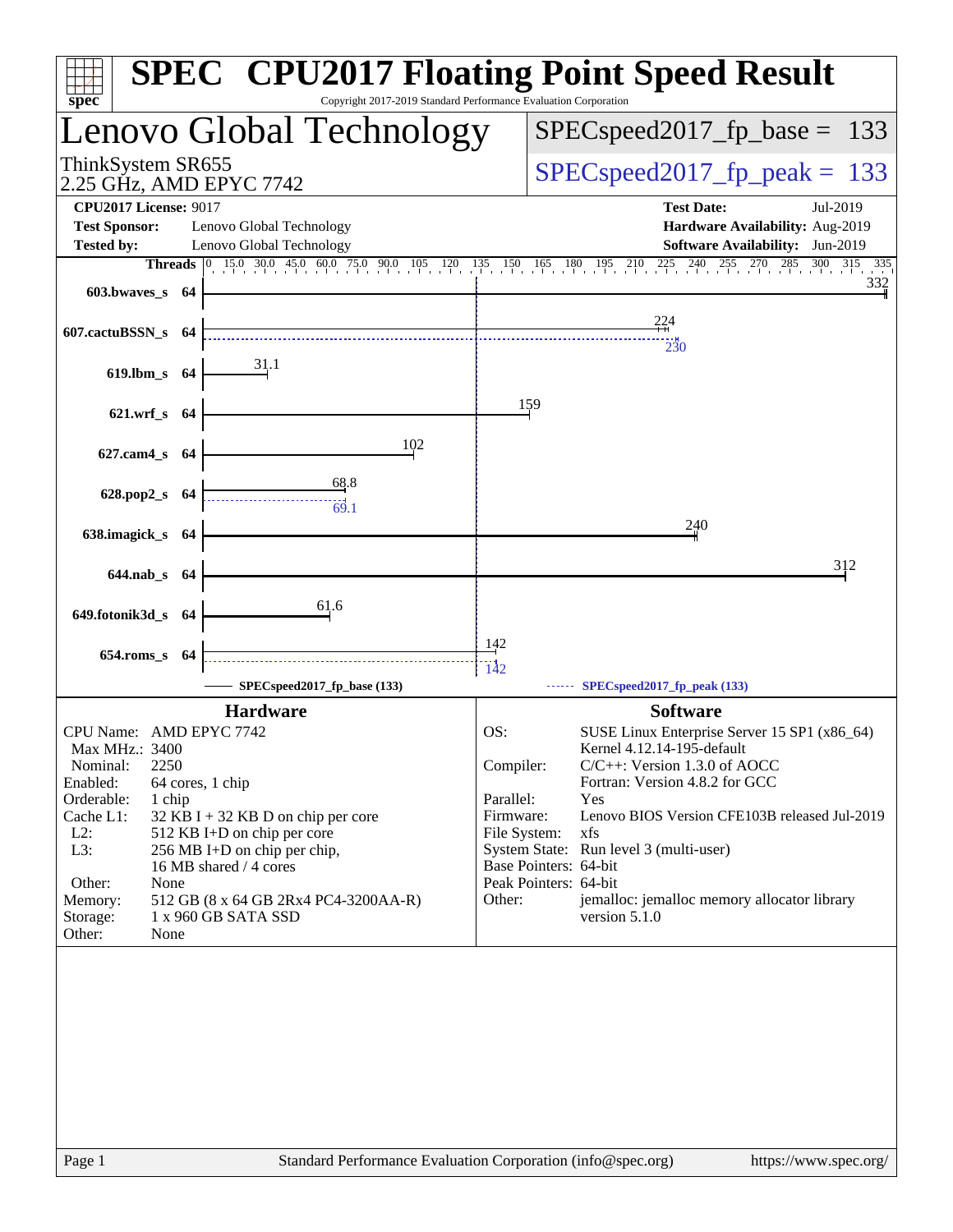# **[spec](http://www.spec.org/)**

#### **[SPEC CPU2017 Floating Point Speed Result](http://www.spec.org/auto/cpu2017/Docs/result-fields.html#SPECCPU2017FloatingPointSpeedResult)** Copyright 2017-2019 Standard Performance Evaluation Corporation

Lenovo Global Technology

ThinkSystem SR655  $S^{PI}$  SPECspeed2017 fp\_peak = 133  $SPEC speed2017_fp\_base = 133$ 

2.25 GHz, AMD EPYC 7742

**[Test Sponsor:](http://www.spec.org/auto/cpu2017/Docs/result-fields.html#TestSponsor)** Lenovo Global Technology **[Hardware Availability:](http://www.spec.org/auto/cpu2017/Docs/result-fields.html#HardwareAvailability)** Aug-2019 **[Tested by:](http://www.spec.org/auto/cpu2017/Docs/result-fields.html#Testedby)** Lenovo Global Technology **[Software Availability:](http://www.spec.org/auto/cpu2017/Docs/result-fields.html#SoftwareAvailability)** Jun-2019

**[CPU2017 License:](http://www.spec.org/auto/cpu2017/Docs/result-fields.html#CPU2017License)** 9017 **[Test Date:](http://www.spec.org/auto/cpu2017/Docs/result-fields.html#TestDate)** Jul-2019

#### **[Results Table](http://www.spec.org/auto/cpu2017/Docs/result-fields.html#ResultsTable)**

|                                  | <b>Base</b>    |                |       |                |       | <b>Peak</b>    |       |                |                |              |                |              |                |              |
|----------------------------------|----------------|----------------|-------|----------------|-------|----------------|-------|----------------|----------------|--------------|----------------|--------------|----------------|--------------|
| <b>Benchmark</b>                 | <b>Threads</b> | <b>Seconds</b> | Ratio | <b>Seconds</b> | Ratio | <b>Seconds</b> | Ratio | <b>Threads</b> | <b>Seconds</b> | <b>Ratio</b> | <b>Seconds</b> | <b>Ratio</b> | <b>Seconds</b> | <b>Ratio</b> |
| 603.bwayes s                     | 64             | 178            | 332   | 178            | 332   | 178            | 331   | 64             | 178            | 332          | 178            | 332          | 178            | 331          |
| 607.cactuBSSN s                  | 64             | 73.8           | 226   | 74.3           | 224   | 75.3           | 221   | 64             | 72.3           | 231          | 72.7           | 229          | 72.6           | 230          |
| $619.1$ bm s                     | 64             | 168            | 31.1  | 168            | 31.1  | 168            | 31.1  | 64             | 168            | 31.1         | 168            | 31.1         | 168            | 31.1         |
| $621$ .wrf s                     | 64             | 83.4           | 159   | 83.5           | 158   | 83.4           | 159   | 64             | 83.4           | 159          | 83.5           | 158          | 83.4           | <u>159</u>   |
| $627$ .cam $4$ s                 | 64             | 86.8           | 102   | 86.8           | 102   | 86.9           | 102   | 64             | 86.8           | 102          | 86.8           | <b>102</b>   | 86.9           | 102          |
| $628.pop2_s$                     | 64             | 72             | 69.0  | 173            | 68.8  | 173            | 68.8  | 64             | 172            | 69.1         | 172            | 69.0         | 172            | 69.1         |
| 638.imagick_s                    | 64             | 60.4           | 239   | 60.2           | 240   | 60.1           | 240   | 64             | 60.4           | 239          | 60.2           | 240          | 60.1           | 240          |
| $644$ .nab s                     | 64             | 56.0           | 312   | 56.0           | 312   | 56.0           | 312   | 64             | 56.0           | 312          | 56.0           | 312          | 56.0           | 312          |
| 649.fotonik3d s                  | 64             | 148            | 61.6  | 148            | 61.6  | 149            | 61.3  | 64             | 148            | 61.6         | 148            | 61.6         | 149            | 61.3         |
| $654$ .roms s                    | 64             | 111            | 142   | 111            | 142   | <u> 111</u>    | 142   | 64             | 111            | 142          | 111            | 142          | <u>111</u>     | 142          |
| $SPECspeed2017$ fp base =<br>133 |                |                |       |                |       |                |       |                |                |              |                |              |                |              |

**[SPECspeed2017\\_fp\\_peak =](http://www.spec.org/auto/cpu2017/Docs/result-fields.html#SPECspeed2017fppeak) 133**

Results appear in the [order in which they were run.](http://www.spec.org/auto/cpu2017/Docs/result-fields.html#RunOrder) Bold underlined text [indicates a median measurement](http://www.spec.org/auto/cpu2017/Docs/result-fields.html#Median).

#### **[Compiler Notes](http://www.spec.org/auto/cpu2017/Docs/result-fields.html#CompilerNotes)**

The AMD64 AOCC Compiler Suite is available at <http://developer.amd.com/amd-aocc/>

The AOCC Fortran Plugin version 1.3.0 was used to leverage AOCC optimizers with gfortran. It is available here: <http://developer.amd.com/amd-aocc/>

#### **[Submit Notes](http://www.spec.org/auto/cpu2017/Docs/result-fields.html#SubmitNotes)**

The config file option 'submit' was used. 'numactl' was used to bind copies to the cores. See the configuration file for details.

#### **[Operating System Notes](http://www.spec.org/auto/cpu2017/Docs/result-fields.html#OperatingSystemNotes)**

'ulimit -s unlimited' was used to set environment stack size 'ulimit -l 2097152' was used to set environment locked pages in memory limit

runspec command invoked through numactl i.e.: numactl --interleave=all runspec <etc>

Set dirty ratio=8 to limit dirty cache to 8% of memory Set swappiness=1 to swap only if necessary Set zone\_reclaim\_mode=1 to free local node memory and avoid remote memory sync then drop\_caches=3 to reset caches before invoking runcpu

**(Continued on next page)**

| Page 2 | Standard Performance Evaluation Corporation (info@spec.org) | https://www.spec.org/ |
|--------|-------------------------------------------------------------|-----------------------|
|        |                                                             |                       |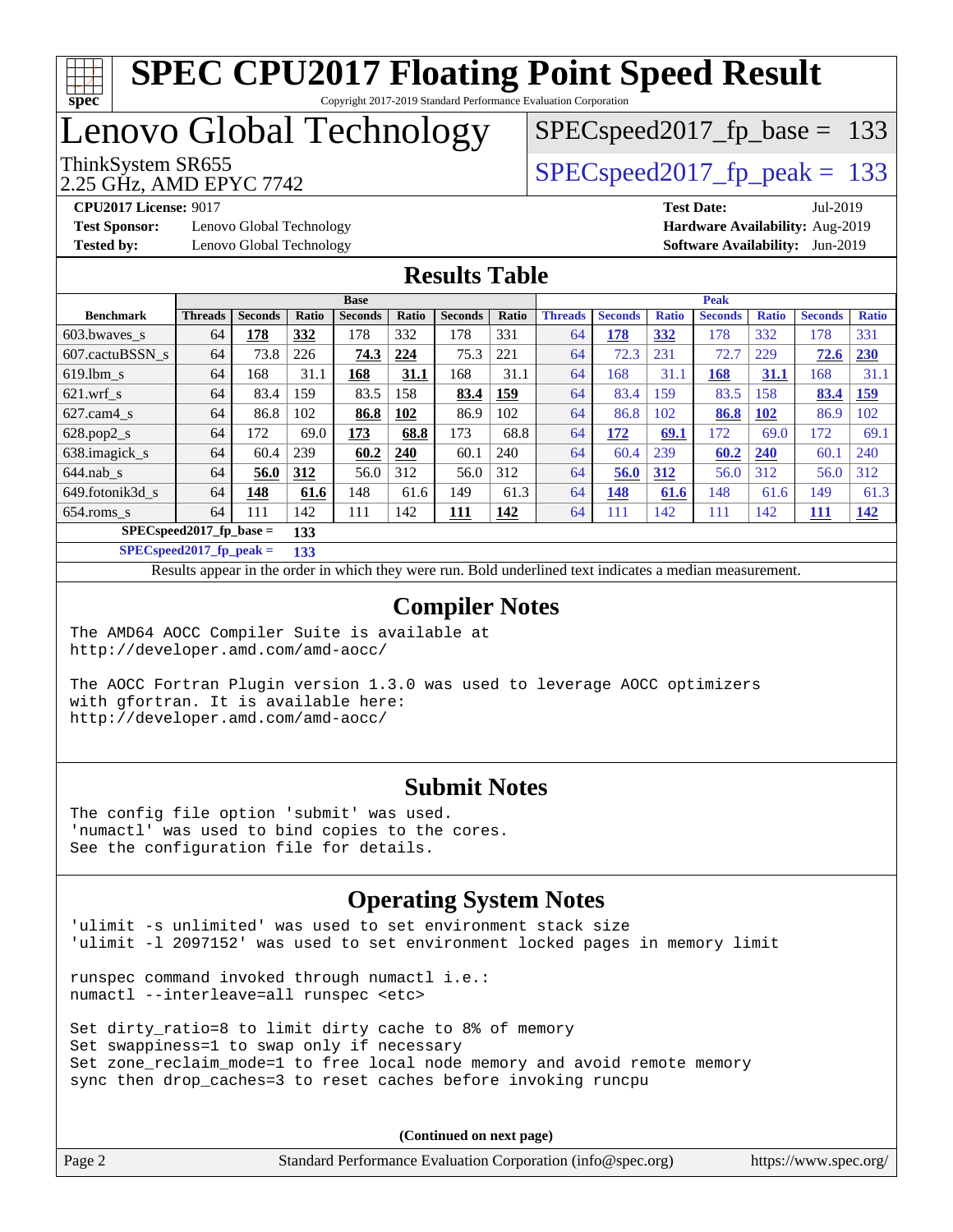

Copyright 2017-2019 Standard Performance Evaluation Corporation

## Lenovo Global Technology

SPECspeed2017 fp base =  $133$ 

2.25 GHz, AMD EPYC 7742

ThinkSystem SR655  $S^{PI}$  SPECspeed2017 fp\_peak = 133

**[Test Sponsor:](http://www.spec.org/auto/cpu2017/Docs/result-fields.html#TestSponsor)** Lenovo Global Technology **[Hardware Availability:](http://www.spec.org/auto/cpu2017/Docs/result-fields.html#HardwareAvailability)** Aug-2019 **[Tested by:](http://www.spec.org/auto/cpu2017/Docs/result-fields.html#Testedby)** Lenovo Global Technology **[Software Availability:](http://www.spec.org/auto/cpu2017/Docs/result-fields.html#SoftwareAvailability)** Jun-2019

**[CPU2017 License:](http://www.spec.org/auto/cpu2017/Docs/result-fields.html#CPU2017License)** 9017 **[Test Date:](http://www.spec.org/auto/cpu2017/Docs/result-fields.html#TestDate)** Jul-2019

#### **[Operating System Notes \(Continued\)](http://www.spec.org/auto/cpu2017/Docs/result-fields.html#OperatingSystemNotes)**

dirty\_ratio, swappiness, zone\_reclaim\_mode and drop caches were all set using privileged echo (e.g. echo 1 > /proc/sys/vm/swappiness).

Transparent huge pages set to 'always' for this run (OS default)

#### **[General Notes](http://www.spec.org/auto/cpu2017/Docs/result-fields.html#GeneralNotes)**

Environment variables set by runcpu before the start of the run: LD\_LIBRARY\_PATH = "/home/cpu2017-1.0.5-amd-na/amd\_speed\_aocc130\_naples\_A\_lib/64" LD\_LIBRARY\_PATH = "\$LD\_LIBRARY\_PATH:/home/cpu2017-1.0.5-amd-na/amd\_speed\_aocc130\_naples\_A\_lib/32" OMP\_DYNAMIC = "false" OMP\_PLACES = "cores" OMP\_PROC\_BIND = "close" OMP\_SCHEDULE = "static" OMP\_STACKSIZE = "192M" OMP WAIT POLICY = "active" Binaries were compiled on a system with 2p AMD EPYC 7601 CPU + 512GB Memory using RHEL 7.6

NA: The test sponsor attests, as of date of publication, that CVE-2017-5754 (Meltdown) is mitigated in the system as tested and documented. Yes: The test sponsor attests, as of date of publication, that CVE-2017-5753 (Spectre variant 1) is mitigated in the system as tested and documented. Yes: The test sponsor attests, as of date of publication, that CVE-2017-5715 (Spectre variant 2) is mitigated in the system as tested and documented. Yes: The test sponsor attests, as of date of publication, that CVE-2018-3640 (Spectre variant 3a) is mitigated in the system as tested and documented. Yes: The test sponsor attests, as of date of publication, that CVE-2018-3639 (Spectre variant 4) is mitigated in the system as tested and documented. jemalloc: configured and built with GCC v4.8.5 in RHEL v7.2 under default conditions. <https://github.com/jemalloc/jemalloc/releases/download/5.1.0/jemalloc-5.1.0.tar.bz2>

#### **[Platform Notes](http://www.spec.org/auto/cpu2017/Docs/result-fields.html#PlatformNotes)**

BIOS settings:

 Operating Mode set to Maximum Performance SMT Mode set to Disabled EfficiencyModeEn set to Auto Sysinfo program /home/cpu2017-1.0.5-amd-na/bin/sysinfo Rev: r5974 of 2018-05-19 9bcde8f2999c33d61f64985e45859ea9 running on linux-01om Mon Jul 22 00:29:14 2019

 SUT (System Under Test) info as seen by some common utilities. For more information on this section, see <https://www.spec.org/cpu2017/Docs/config.html#sysinfo>

From /proc/cpuinfo

**(Continued on next page)**

| Page<br>∽ |  |
|-----------|--|
|-----------|--|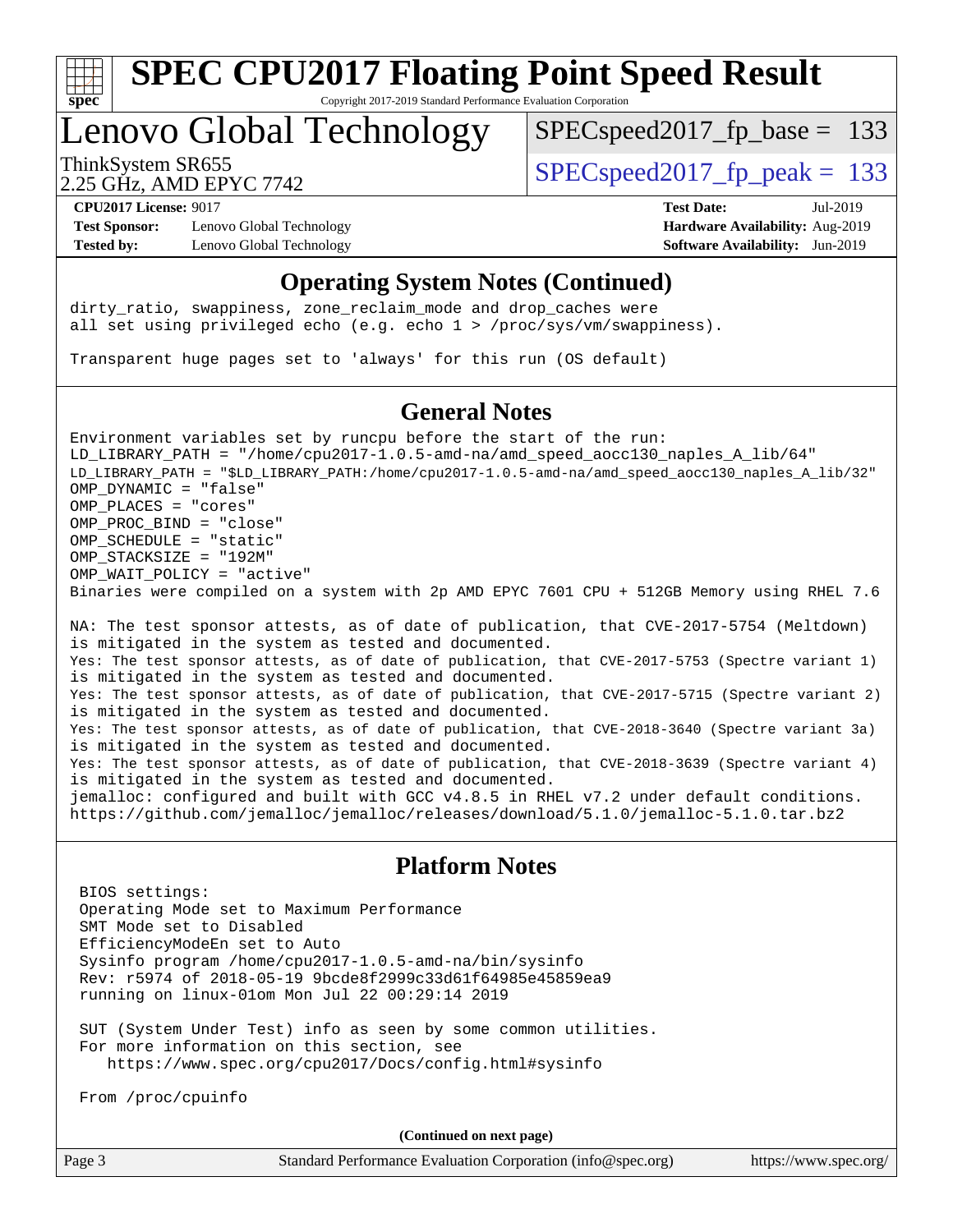

Copyright 2017-2019 Standard Performance Evaluation Corporation

Lenovo Global Technology

[SPECspeed2017\\_fp\\_base =](http://www.spec.org/auto/cpu2017/Docs/result-fields.html#SPECspeed2017fpbase) 133

2.25 GHz, AMD EPYC 7742

ThinkSystem SR655<br>  $2.25 \text{ GHz}$  AMD EPYC 7742

**[CPU2017 License:](http://www.spec.org/auto/cpu2017/Docs/result-fields.html#CPU2017License)** 9017 **[Test Date:](http://www.spec.org/auto/cpu2017/Docs/result-fields.html#TestDate)** Jul-2019

**[Test Sponsor:](http://www.spec.org/auto/cpu2017/Docs/result-fields.html#TestSponsor)** Lenovo Global Technology **[Hardware Availability:](http://www.spec.org/auto/cpu2017/Docs/result-fields.html#HardwareAvailability)** Aug-2019 **[Tested by:](http://www.spec.org/auto/cpu2017/Docs/result-fields.html#Testedby)** Lenovo Global Technology **[Software Availability:](http://www.spec.org/auto/cpu2017/Docs/result-fields.html#SoftwareAvailability)** Jun-2019

#### **[Platform Notes \(Continued\)](http://www.spec.org/auto/cpu2017/Docs/result-fields.html#PlatformNotes)**

| Page 4 |                                                                                    | Standard Performance Evaluation Corporation (info@spec.org)<br>https://www.spec.org/                                                                                      |  |  |  |  |
|--------|------------------------------------------------------------------------------------|---------------------------------------------------------------------------------------------------------------------------------------------------------------------------|--|--|--|--|
|        |                                                                                    | (Continued on next page)                                                                                                                                                  |  |  |  |  |
|        |                                                                                    | lbrv svm_lock nrip_save tsc_scale vmcb_clean flushbyasid decodeassists pausefilter                                                                                        |  |  |  |  |
|        |                                                                                    | cqm_llc cqm_occup_llc cqm_mbm_total cqm_mbm_local clzero irperf xsaveerptr arat npt                                                                                       |  |  |  |  |
|        |                                                                                    | bmi2 cqm rdt_a rdseed adx smap clflushopt clwb sha_ni xsaveopt xsavec xgetbv1 xsaves                                                                                      |  |  |  |  |
|        |                                                                                    | cat_13 cdp_13 hw_pstate sme ssbd sev ibrs ibpb stibp vmmcall fsgsbase bmil avx2 smep                                                                                      |  |  |  |  |
|        |                                                                                    | osvw ibs skinit wdt tce topoext perfctr_core perfctr_nb bpext perfctr_12 mwaitx cpb                                                                                       |  |  |  |  |
|        |                                                                                    | rdrand lahf_lm cmp_legacy svm extapic cr8_legacy abm sse4a misalignsse 3dnowprefetch                                                                                      |  |  |  |  |
|        |                                                                                    | pclmulqdq monitor ssse3 fma cx16 sse4_1 sse4_2 movbe popcnt aes xsave avx f16c                                                                                            |  |  |  |  |
|        |                                                                                    | constant_tsc rep_good nopl xtopology nonstop_tsc cpuid extd_apicid aperfmperf pni                                                                                         |  |  |  |  |
|        |                                                                                    | pat pse36 clflush mmx fxsr sse sse2 ht syscall nx mmxext fxsr_opt pdpelgb rdtscp lm                                                                                       |  |  |  |  |
|        | Flaqs:                                                                             | fpu vme de pse tsc msr pae mce cx8 apic sep mtrr pge mca cmov                                                                                                             |  |  |  |  |
|        | NUMA node0 $CPU(s): 0-63$                                                          |                                                                                                                                                                           |  |  |  |  |
|        | L3 cache:                                                                          | 16384K                                                                                                                                                                    |  |  |  |  |
|        | $L2$ cache:                                                                        | 512K                                                                                                                                                                      |  |  |  |  |
|        | Lli cache:                                                                         | 32K                                                                                                                                                                       |  |  |  |  |
|        | L1d cache:                                                                         | 32K                                                                                                                                                                       |  |  |  |  |
|        | Virtualization:                                                                    | $AMD-V$                                                                                                                                                                   |  |  |  |  |
|        | BogoMIPS:                                                                          | 4491.53                                                                                                                                                                   |  |  |  |  |
|        | CPU min MHz:                                                                       | 1500.0000                                                                                                                                                                 |  |  |  |  |
|        | $CPU$ $max$ $MHz$ :                                                                | 2250.0000                                                                                                                                                                 |  |  |  |  |
|        | CPU MHz:                                                                           | 2250.000                                                                                                                                                                  |  |  |  |  |
|        | Stepping:                                                                          | $\Omega$                                                                                                                                                                  |  |  |  |  |
|        | Model name:                                                                        | AMD EPYC 7742 64-Core Processor                                                                                                                                           |  |  |  |  |
|        | Model:                                                                             | 49                                                                                                                                                                        |  |  |  |  |
|        | CPU family:                                                                        | 23                                                                                                                                                                        |  |  |  |  |
|        | Vendor ID:                                                                         | AuthenticAMD                                                                                                                                                              |  |  |  |  |
|        | NUMA $node(s):$                                                                    | $\mathbf{1}$                                                                                                                                                              |  |  |  |  |
|        | Socket(s):                                                                         | 1                                                                                                                                                                         |  |  |  |  |
|        | Core(s) per socket: $64$                                                           |                                                                                                                                                                           |  |  |  |  |
|        | Thread(s) per core:                                                                | $\mathbf{1}$                                                                                                                                                              |  |  |  |  |
|        | On-line CPU(s) list: $0-63$                                                        |                                                                                                                                                                           |  |  |  |  |
|        | CPU(s):                                                                            | 64                                                                                                                                                                        |  |  |  |  |
|        | Address sizes:                                                                     | 43 bits physical, 48 bits virtual                                                                                                                                         |  |  |  |  |
|        | Byte Order:                                                                        | Little Endian                                                                                                                                                             |  |  |  |  |
|        | CPU $op-mode(s):$ 32-bit, 64-bit                                                   |                                                                                                                                                                           |  |  |  |  |
|        | From 1scpu:<br>Architecture:                                                       | x86 64                                                                                                                                                                    |  |  |  |  |
|        |                                                                                    |                                                                                                                                                                           |  |  |  |  |
|        | siblings : 64<br>53 54 55 56 57 58 59 60 61 62 63                                  | physical 0: cores 0 1 2 3 4 5 6 7 8 9 10 11 12 13 14 15 16 17 18 19 20 21 22 23 24<br>25 26 27 28 29 30 31 32 33 34 35 36 37 38 39 40 41 42 43 44 45 46 47 48 49 50 51 52 |  |  |  |  |
|        | cpu cores $: 64$                                                                   |                                                                                                                                                                           |  |  |  |  |
|        |                                                                                    | excerpts from /proc/cpuinfo might not be reliable. Use with caution.)                                                                                                     |  |  |  |  |
|        | cores, siblings (Caution: counting these is hw and system dependent. The following |                                                                                                                                                                           |  |  |  |  |
|        | "physical id"s (chips)<br>$\mathbf{1}$<br>64 "processors"                          |                                                                                                                                                                           |  |  |  |  |
|        |                                                                                    | model name : AMD EPYC 7742 64-Core Processor                                                                                                                              |  |  |  |  |
|        |                                                                                    |                                                                                                                                                                           |  |  |  |  |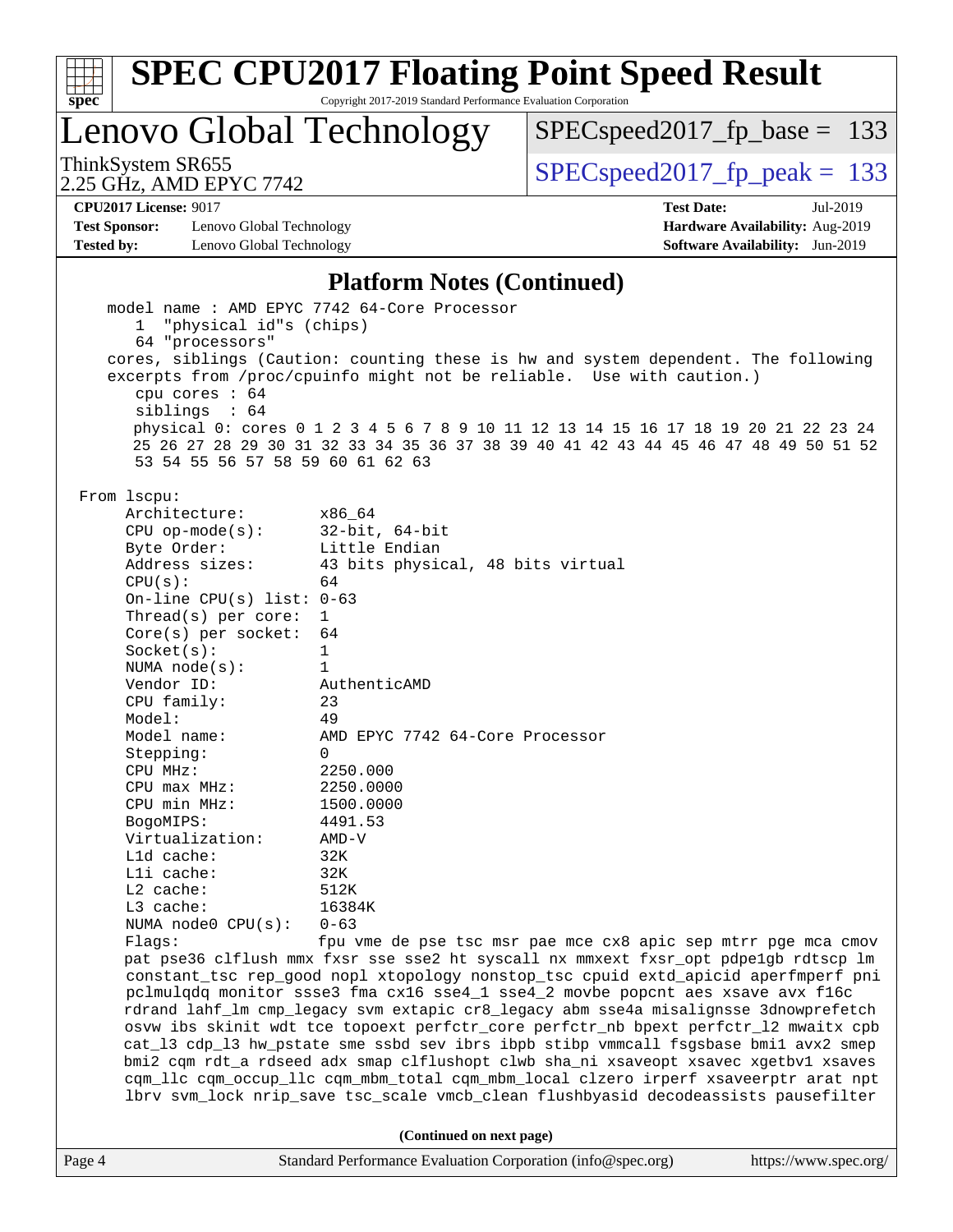| $Spec^*$                                     | <b>SPEC CPU2017 Floating Point Speed Result</b><br>Copyright 2017-2019 Standard Performance Evaluation Corporation |                          |                                 |  |  |  |
|----------------------------------------------|--------------------------------------------------------------------------------------------------------------------|--------------------------|---------------------------------|--|--|--|
|                                              |                                                                                                                    | Lenovo Global Technology | $SPEC speed2017_fp\_base = 133$ |  |  |  |
| ThinkSystem SR655<br>2.25 GHz, AMD EPYC 7742 |                                                                                                                    |                          | $SPEC speed2017_fp\_peak = 133$ |  |  |  |
|                                              | <b>CPU2017 License: 9017</b>                                                                                       |                          | <b>Test Date:</b><br>Jul-2019   |  |  |  |
|                                              | <b>Test Sponsor:</b>                                                                                               | Lenovo Global Technology | Hardware Availability: Aug-2019 |  |  |  |
| <b>Tested by:</b>                            |                                                                                                                    | Lenovo Global Technology | Software Availability: Jun-2019 |  |  |  |

#### **[Platform Notes \(Continued\)](http://www.spec.org/auto/cpu2017/Docs/result-fields.html#PlatformNotes)**

 pfthreshold avic v\_vmsave\_vmload vgif umip rdpid overflow\_recov succor smca /proc/cpuinfo cache data cache size : 512 KB From numactl --hardware WARNING: a numactl 'node' might or might not correspond to a physical chip. available: 1 nodes (0) node 0 cpus: 0 1 2 3 4 5 6 7 8 9 10 11 12 13 14 15 16 17 18 19 20 21 22 23 24 25 26 27 28 29 30 31 32 33 34 35 36 37 38 39 40 41 42 43 44 45 46 47 48 49 50 51 52 53 54 55 56 57 58 59 60 61 62 63 node 0 size: 515807 MB node 0 free: 514887 MB node distances: node 0 0: 10 From /proc/meminfo MemTotal: 528186764 kB HugePages\_Total: 0 Hugepagesize: 2048 kB From /etc/\*release\* /etc/\*version\* os-release: NAME="SLES" VERSION="15-SP1" VERSION\_ID="15.1" PRETTY\_NAME="SUSE Linux Enterprise Server 15 SP1" ID="sles" ID\_LIKE="suse" ANSI\_COLOR="0;32" CPE\_NAME="cpe:/o:suse:sles:15:sp1" uname -a: Linux linux-01om 4.12.14-195-default #1 SMP Tue May 7 10:55:11 UTC 2019 (8fba516) x86\_64 x86\_64 x86\_64 GNU/Linux Kernel self-reported vulnerability status: CVE-2017-5754 (Meltdown): Not affected CVE-2017-5753 (Spectre variant 1): Mitigation: \_\_user pointer sanitization CVE-2017-5715 (Spectre variant 2): Mitigation: Full AMD retpoline, IBPB: conditional, IBRS\_FW, STIBP: disabled, RSB filling run-level 3 Jul 22 00:25 SPEC is set to: /home/cpu2017-1.0.5-amd-na **(Continued on next page)**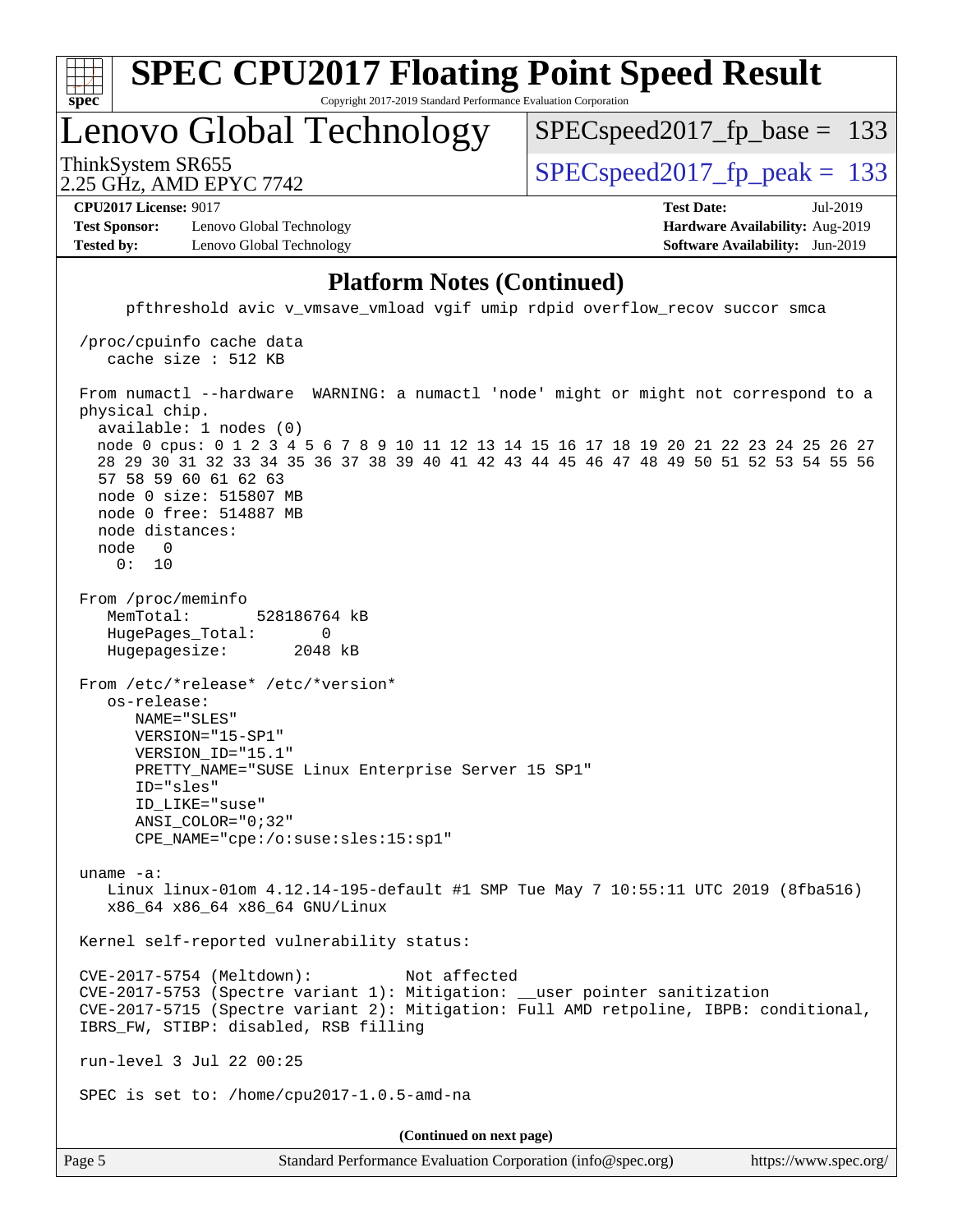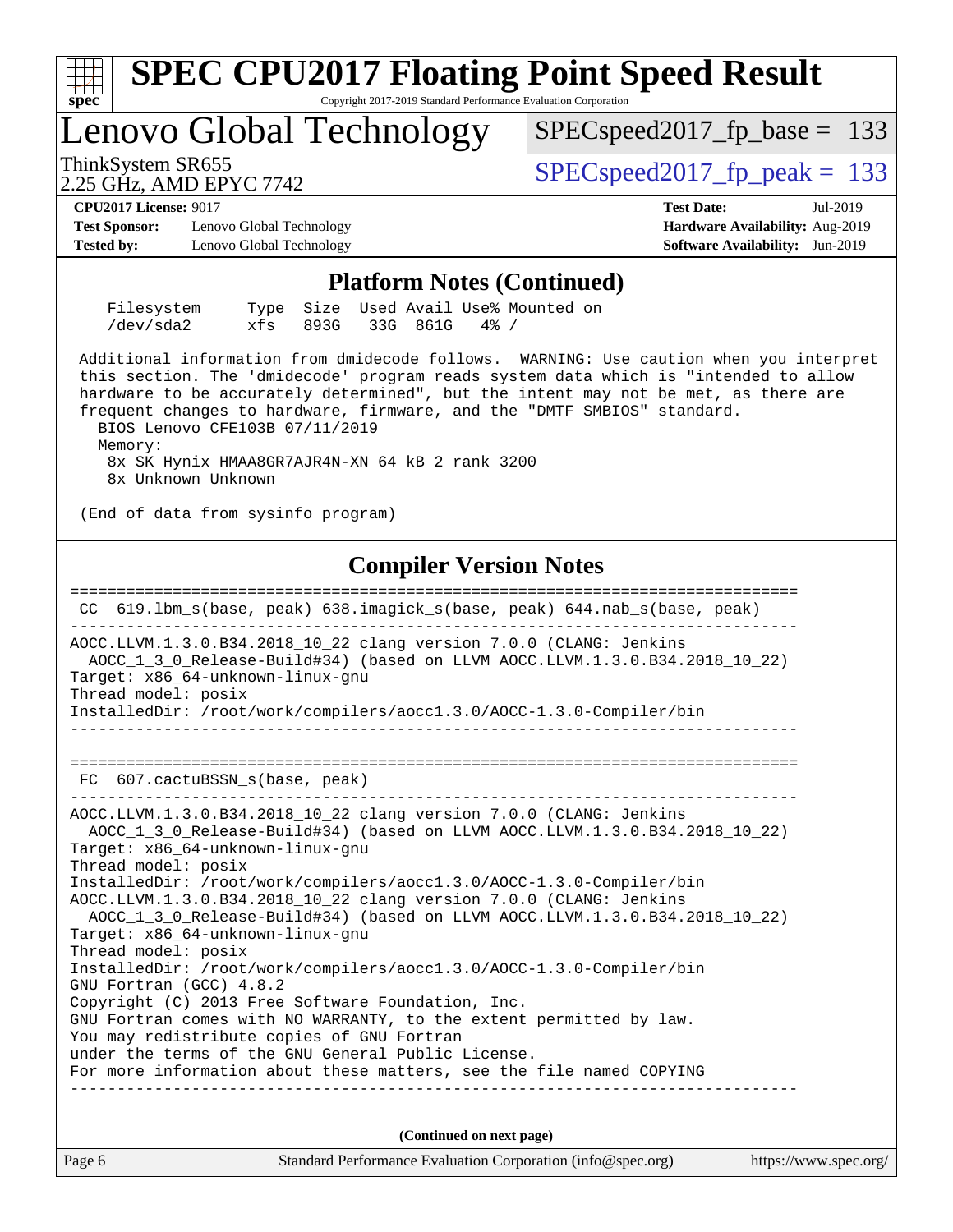

Copyright 2017-2019 Standard Performance Evaluation Corporation

Lenovo Global Technology

SPECspeed2017 fp base =  $133$ 

2.25 GHz, AMD EPYC 7742

ThinkSystem SR655  $S^{PI}$  SPECspeed2017 fp\_peak = 133

**[Test Sponsor:](http://www.spec.org/auto/cpu2017/Docs/result-fields.html#TestSponsor)** Lenovo Global Technology **[Hardware Availability:](http://www.spec.org/auto/cpu2017/Docs/result-fields.html#HardwareAvailability)** Aug-2019 **[Tested by:](http://www.spec.org/auto/cpu2017/Docs/result-fields.html#Testedby)** Lenovo Global Technology **[Software Availability:](http://www.spec.org/auto/cpu2017/Docs/result-fields.html#SoftwareAvailability)** Jun-2019

**[CPU2017 License:](http://www.spec.org/auto/cpu2017/Docs/result-fields.html#CPU2017License)** 9017 **[Test Date:](http://www.spec.org/auto/cpu2017/Docs/result-fields.html#TestDate)** Jul-2019

### **[Compiler Version Notes \(Continued\)](http://www.spec.org/auto/cpu2017/Docs/result-fields.html#CompilerVersionNotes)**

============================================================================== FC 603.bwaves\_s(base, peak) 649.fotonik3d\_s(base, peak) 654.roms\_s(base, peak) ------------------------------------------------------------------------------ GNU Fortran (GCC) 4.8.2 Copyright (C) 2013 Free Software Foundation, Inc. GNU Fortran comes with NO WARRANTY, to the extent permitted by law. You may redistribute copies of GNU Fortran under the terms of the GNU General Public License. For more information about these matters, see the file named COPYING ------------------------------------------------------------------------------ ============================================================================== CC 621.wrf\_s(base, peak) 627.cam4\_s(base, peak) 628.pop2\_s(base, peak) ------------------------------------------------------------------------------ GNU Fortran (GCC) 4.8.2 Copyright (C) 2013 Free Software Foundation, Inc. GNU Fortran comes with NO WARRANTY, to the extent permitted by law. You may redistribute copies of GNU Fortran under the terms of the GNU General Public License. For more information about these matters, see the file named COPYING AOCC.LLVM.1.3.0.B34.2018\_10\_22 clang version 7.0.0 (CLANG: Jenkins AOCC\_1\_3\_0\_Release-Build#34) (based on LLVM AOCC.LLVM.1.3.0.B34.2018\_10\_22) Target: x86\_64-unknown-linux-gnu Thread model: posix InstalledDir: /root/work/compilers/aocc1.3.0/AOCC-1.3.0-Compiler/bin ------------------------------------------------------------------------------

### **[Base Compiler Invocation](http://www.spec.org/auto/cpu2017/Docs/result-fields.html#BaseCompilerInvocation)**

[C benchmarks](http://www.spec.org/auto/cpu2017/Docs/result-fields.html#Cbenchmarks): [clang](http://www.spec.org/cpu2017/results/res2019q3/cpu2017-20190722-16289.flags.html#user_CCbase_clang-c)

[Fortran benchmarks](http://www.spec.org/auto/cpu2017/Docs/result-fields.html#Fortranbenchmarks): [clang](http://www.spec.org/cpu2017/results/res2019q3/cpu2017-20190722-16289.flags.html#user_FCbase_clang-c) [gfortran](http://www.spec.org/cpu2017/results/res2019q3/cpu2017-20190722-16289.flags.html#user_FCbase_aocc-gfortran_128c91a56d61ddb07404721e65b8f9498c31a443dacbd3b7f212891090eca86e2d099b520f75b99e9e8ac4fdec01f4d15f0b65e47123ec4c42b0759045731a1f)

[Benchmarks using both Fortran and C](http://www.spec.org/auto/cpu2017/Docs/result-fields.html#BenchmarksusingbothFortranandC): [clang](http://www.spec.org/cpu2017/results/res2019q3/cpu2017-20190722-16289.flags.html#user_CC_FCbase_clang-c) [gfortran](http://www.spec.org/cpu2017/results/res2019q3/cpu2017-20190722-16289.flags.html#user_CC_FCbase_aocc-gfortran_128c91a56d61ddb07404721e65b8f9498c31a443dacbd3b7f212891090eca86e2d099b520f75b99e9e8ac4fdec01f4d15f0b65e47123ec4c42b0759045731a1f)

[Benchmarks using Fortran, C, and C++:](http://www.spec.org/auto/cpu2017/Docs/result-fields.html#BenchmarksusingFortranCandCXX) [clang++](http://www.spec.org/cpu2017/results/res2019q3/cpu2017-20190722-16289.flags.html#user_CC_CXX_FCbase_clang-cpp) [clang](http://www.spec.org/cpu2017/results/res2019q3/cpu2017-20190722-16289.flags.html#user_CC_CXX_FCbase_clang-c) [gfortran](http://www.spec.org/cpu2017/results/res2019q3/cpu2017-20190722-16289.flags.html#user_CC_CXX_FCbase_aocc-gfortran_128c91a56d61ddb07404721e65b8f9498c31a443dacbd3b7f212891090eca86e2d099b520f75b99e9e8ac4fdec01f4d15f0b65e47123ec4c42b0759045731a1f)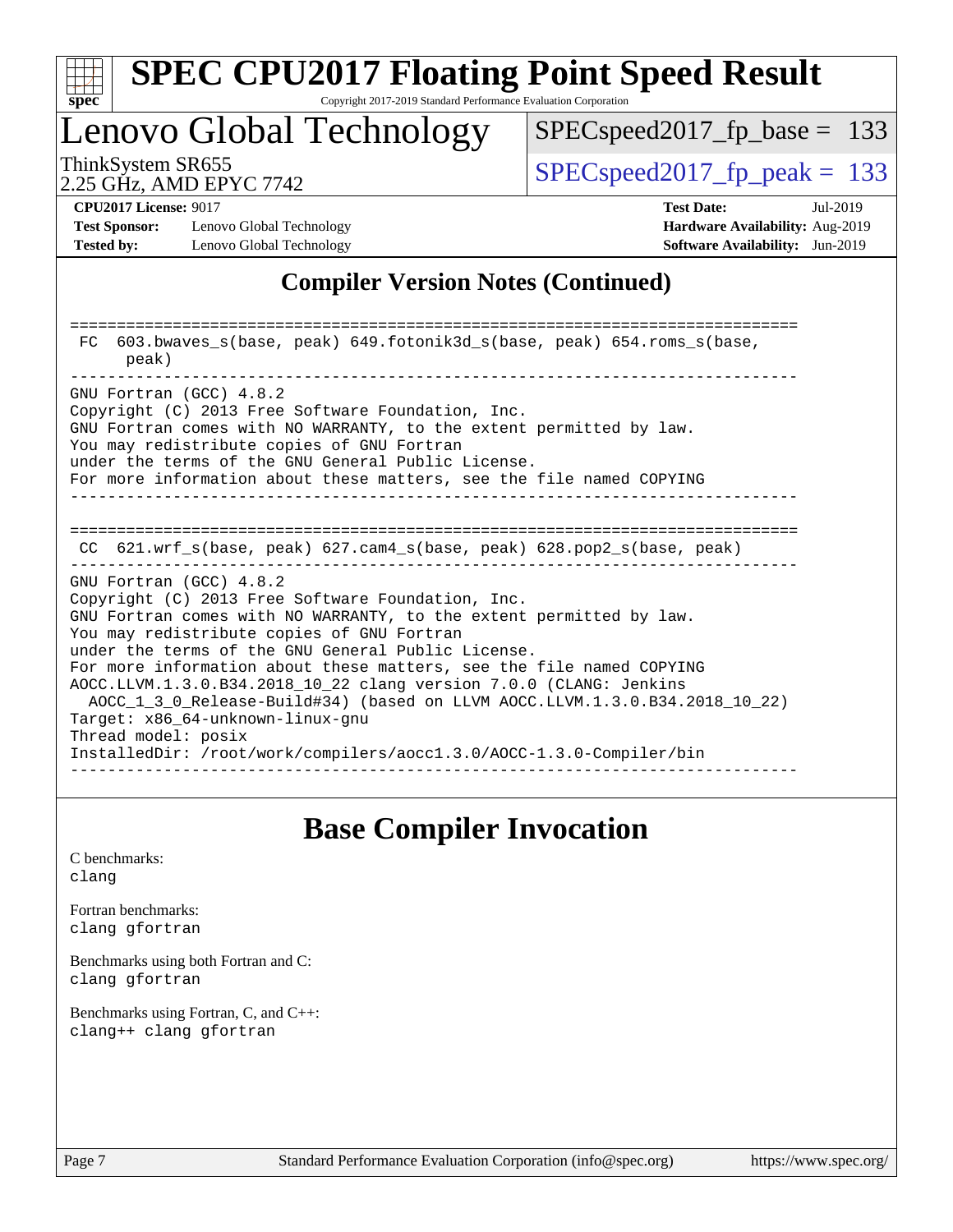

#### **[SPEC CPU2017 Floating Point Speed Result](http://www.spec.org/auto/cpu2017/Docs/result-fields.html#SPECCPU2017FloatingPointSpeedResult)** Copyright 2017-2019 Standard Performance Evaluation Corporation

Lenovo Global Technology

SPECspeed2017 fp base =  $133$ 

2.25 GHz, AMD EPYC 7742

ThinkSystem SR655  $S^{PI}$  SPECspeed2017 fp\_peak = 133

**[Test Sponsor:](http://www.spec.org/auto/cpu2017/Docs/result-fields.html#TestSponsor)** Lenovo Global Technology **[Hardware Availability:](http://www.spec.org/auto/cpu2017/Docs/result-fields.html#HardwareAvailability)** Aug-2019 **[Tested by:](http://www.spec.org/auto/cpu2017/Docs/result-fields.html#Testedby)** Lenovo Global Technology **[Software Availability:](http://www.spec.org/auto/cpu2017/Docs/result-fields.html#SoftwareAvailability)** Jun-2019

**[CPU2017 License:](http://www.spec.org/auto/cpu2017/Docs/result-fields.html#CPU2017License)** 9017 **[Test Date:](http://www.spec.org/auto/cpu2017/Docs/result-fields.html#TestDate)** Jul-2019

### **[Base Portability Flags](http://www.spec.org/auto/cpu2017/Docs/result-fields.html#BasePortabilityFlags)**

 603.bwaves\_s: [-DSPEC\\_LP64](http://www.spec.org/cpu2017/results/res2019q3/cpu2017-20190722-16289.flags.html#suite_baseEXTRA_PORTABILITY603_bwaves_s_DSPEC_LP64) 607.cactuBSSN\_s: [-DSPEC\\_LP64](http://www.spec.org/cpu2017/results/res2019q3/cpu2017-20190722-16289.flags.html#suite_baseEXTRA_PORTABILITY607_cactuBSSN_s_DSPEC_LP64) 619.lbm\_s: [-DSPEC\\_LP64](http://www.spec.org/cpu2017/results/res2019q3/cpu2017-20190722-16289.flags.html#suite_baseEXTRA_PORTABILITY619_lbm_s_DSPEC_LP64) 621.wrf\_s: [-DSPEC\\_CASE\\_FLAG](http://www.spec.org/cpu2017/results/res2019q3/cpu2017-20190722-16289.flags.html#b621.wrf_s_baseCPORTABILITY_DSPEC_CASE_FLAG) [-fconvert=big-endian](http://www.spec.org/cpu2017/results/res2019q3/cpu2017-20190722-16289.flags.html#user_baseFPORTABILITY621_wrf_s_F-fconvert) [-DSPEC\\_LP64](http://www.spec.org/cpu2017/results/res2019q3/cpu2017-20190722-16289.flags.html#suite_baseEXTRA_PORTABILITY621_wrf_s_DSPEC_LP64) 627.cam4\_s: [-DSPEC\\_CASE\\_FLAG](http://www.spec.org/cpu2017/results/res2019q3/cpu2017-20190722-16289.flags.html#b627.cam4_s_basePORTABILITY_DSPEC_CASE_FLAG) [-DSPEC\\_LP64](http://www.spec.org/cpu2017/results/res2019q3/cpu2017-20190722-16289.flags.html#suite_baseEXTRA_PORTABILITY627_cam4_s_DSPEC_LP64) 628.pop2\_s: [-DSPEC\\_CASE\\_FLAG](http://www.spec.org/cpu2017/results/res2019q3/cpu2017-20190722-16289.flags.html#b628.pop2_s_baseCPORTABILITY_DSPEC_CASE_FLAG) [-fconvert=big-endian](http://www.spec.org/cpu2017/results/res2019q3/cpu2017-20190722-16289.flags.html#user_baseFPORTABILITY628_pop2_s_F-fconvert) [-DSPEC\\_LP64](http://www.spec.org/cpu2017/results/res2019q3/cpu2017-20190722-16289.flags.html#suite_baseEXTRA_PORTABILITY628_pop2_s_DSPEC_LP64) 638.imagick\_s: [-DSPEC\\_LP64](http://www.spec.org/cpu2017/results/res2019q3/cpu2017-20190722-16289.flags.html#suite_baseEXTRA_PORTABILITY638_imagick_s_DSPEC_LP64) 644.nab\_s: [-DSPEC\\_LP64](http://www.spec.org/cpu2017/results/res2019q3/cpu2017-20190722-16289.flags.html#suite_baseEXTRA_PORTABILITY644_nab_s_DSPEC_LP64) 649.fotonik3d\_s: [-DSPEC\\_LP64](http://www.spec.org/cpu2017/results/res2019q3/cpu2017-20190722-16289.flags.html#suite_baseEXTRA_PORTABILITY649_fotonik3d_s_DSPEC_LP64) 654.roms\_s: [-DSPEC\\_LP64](http://www.spec.org/cpu2017/results/res2019q3/cpu2017-20190722-16289.flags.html#suite_baseEXTRA_PORTABILITY654_roms_s_DSPEC_LP64)

## **[Base Optimization Flags](http://www.spec.org/auto/cpu2017/Docs/result-fields.html#BaseOptimizationFlags)**

#### [C benchmarks](http://www.spec.org/auto/cpu2017/Docs/result-fields.html#Cbenchmarks):

```
-flto -Wl,-plugin-opt=-merge-constant
-Wl,-plugin-opt=-lsr-in-nested-loop
-Wl,-plugin-opt=-enable-vectorize-compares=false -O3 -ffast-math
-march=znver1 -mno-avx2 -fstruct-layout=3 -mllvm -unroll-threshold=50
-fremap-arrays -mllvm -inline-threshold=1000
-flv-function-specialization -mllvm -enable-gvn-hoist
-mllvm -function-specialize -z muldefs -DSPEC_OPENMP -fopenmp
-fopenmp=libomp -lomp -lpthread -ldl -ljemalloc -lamdlibm
Fortran benchmarks: 
-flto -Wl,-plugin-opt=-merge-constant
-Wl,-plugin-opt=-lsr-in-nested-loop
-Wl,-plugin-opt=-enable-vectorize-compares=false -O3 -mavx -madx
-funroll-loops -ffast-math -z muldefs -fplugin=dragonegg.so
-fplugin-arg-dragonegg-llvm-option=-merge-constant
-fplugin-arg-dragonegg-llvm-option=-enable-vectorize-compares:false
-DSPEC_OPENMP -fopenmp -fopenmp=libomp -lomp -lpthread -ldl
-ljemalloc -lamdlibm -lgfortran
Benchmarks using both Fortran and C: 
-flto -Wl,-plugin-opt=-merge-constant
-Wl,-plugin-opt=-lsr-in-nested-loop
-Wl,-plugin-opt=-enable-vectorize-compares=false -O3 -ffast-math
-march=znver1 -mno-avx2 -fstruct-layout=3 -mllvm -unroll-threshold=50
-fremap-arrays -mllvm -inline-threshold=1000
-flv-function-specialization -mllvm -enable-gvn-hoist
-mllvm -function-specialize -mavx -madx -funroll-loops -z muldefs
-fplugin=dragonegg.so -fplugin-arg-dragonegg-llvm-option=-merge-constant
-fplugin-arg-dragonegg-llvm-option=-enable-vectorize-compares:false
-DSPEC_OPENMP -fopenmp -fopenmp=libomp -lomp -lpthread -ldl
```
**(Continued on next page)**

| Page 8 | Standard Performance Evaluation Corporation (info@spec.org) | https://www.spec.org/ |
|--------|-------------------------------------------------------------|-----------------------|
|--------|-------------------------------------------------------------|-----------------------|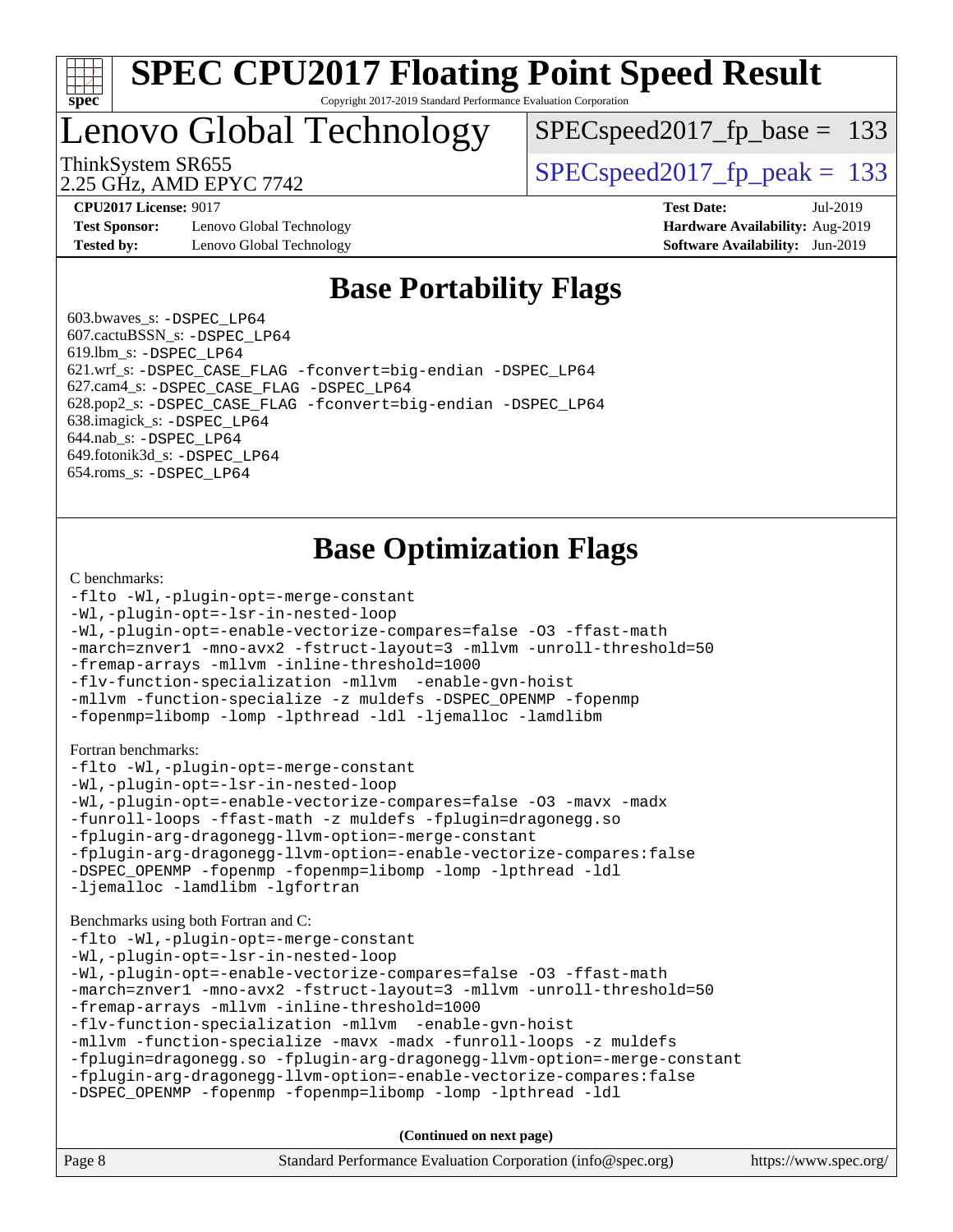

Copyright 2017-2019 Standard Performance Evaluation Corporation

Lenovo Global Technology

[SPECspeed2017\\_fp\\_base =](http://www.spec.org/auto/cpu2017/Docs/result-fields.html#SPECspeed2017fpbase) 133

2.25 GHz, AMD EPYC 7742

ThinkSystem SR655  $S^{PIZ}$  SPECspeed2017 fp\_peak = 133

**[Test Sponsor:](http://www.spec.org/auto/cpu2017/Docs/result-fields.html#TestSponsor)** Lenovo Global Technology **[Hardware Availability:](http://www.spec.org/auto/cpu2017/Docs/result-fields.html#HardwareAvailability)** Aug-2019 **[Tested by:](http://www.spec.org/auto/cpu2017/Docs/result-fields.html#Testedby)** Lenovo Global Technology **[Software Availability:](http://www.spec.org/auto/cpu2017/Docs/result-fields.html#SoftwareAvailability)** Jun-2019

**[CPU2017 License:](http://www.spec.org/auto/cpu2017/Docs/result-fields.html#CPU2017License)** 9017 **[Test Date:](http://www.spec.org/auto/cpu2017/Docs/result-fields.html#TestDate)** Jul-2019

## **[Base Optimization Flags \(Continued\)](http://www.spec.org/auto/cpu2017/Docs/result-fields.html#BaseOptimizationFlags)**

[Benchmarks using both Fortran and C](http://www.spec.org/auto/cpu2017/Docs/result-fields.html#BenchmarksusingbothFortranandC) (continued): [-ljemalloc](http://www.spec.org/cpu2017/results/res2019q3/cpu2017-20190722-16289.flags.html#user_CC_FCbase_jemalloc-lib) [-lamdlibm](http://www.spec.org/cpu2017/results/res2019q3/cpu2017-20190722-16289.flags.html#user_CC_FCbase_F-lamdlibm) [-lgfortran](http://www.spec.org/cpu2017/results/res2019q3/cpu2017-20190722-16289.flags.html#user_CC_FCbase_F-lgfortran)

[Benchmarks using Fortran, C, and C++:](http://www.spec.org/auto/cpu2017/Docs/result-fields.html#BenchmarksusingFortranCandCXX)

[-std=c++98](http://www.spec.org/cpu2017/results/res2019q3/cpu2017-20190722-16289.flags.html#user_CC_CXX_FCbase_std-cpp) [-flto](http://www.spec.org/cpu2017/results/res2019q3/cpu2017-20190722-16289.flags.html#user_CC_CXX_FCbase_aocc-flto) [-Wl,-plugin-opt=-merge-constant](http://www.spec.org/cpu2017/results/res2019q3/cpu2017-20190722-16289.flags.html#user_CC_CXX_FCbase_F-merge-constant_1d79771b5442061d9c8e05556c6b0c655e6c9e66f8c6936b0129d434b6acd2b1cf1b7cd2540d1570ff636111b08a6bc36e2e61fc34531f8ef7c1a34c57be1dbb) [-Wl,-plugin-opt=-lsr-in-nested-loop](http://www.spec.org/cpu2017/results/res2019q3/cpu2017-20190722-16289.flags.html#user_CC_CXX_FCbase_lsr-in-nested-loop_1cff93fd95162f5e77640b5271e8bed680fb62b4a8d96fb8ab217ff3244646f1fbb342e31af83c263403bbf5249c7dc7732d5c86c3eab4cc8d32dcb7a6f33ca0) [-Wl,-plugin-opt=-enable-vectorize-compares=false](http://www.spec.org/cpu2017/results/res2019q3/cpu2017-20190722-16289.flags.html#user_CC_CXX_FCbase_disable-vectorize-compares_b853f8418a42cc06a425f4a16db6b380d14e00519cd0324381fbe3b5fed198752fe9eb4cd4ff428f878821db69d9c031475f4f5f073a0fc0b0734450034716e8) [-O3](http://www.spec.org/cpu2017/results/res2019q3/cpu2017-20190722-16289.flags.html#user_CC_CXX_FCbase_F-O3) [-ffast-math](http://www.spec.org/cpu2017/results/res2019q3/cpu2017-20190722-16289.flags.html#user_CC_CXX_FCbase_aocc-ffast-math) [-march=znver1](http://www.spec.org/cpu2017/results/res2019q3/cpu2017-20190722-16289.flags.html#user_CC_CXX_FCbase_aocc-march) [-mno-avx2](http://www.spec.org/cpu2017/results/res2019q3/cpu2017-20190722-16289.flags.html#user_CC_CXX_FCbase_F-mno-avx2) [-fstruct-layout=3](http://www.spec.org/cpu2017/results/res2019q3/cpu2017-20190722-16289.flags.html#user_CC_CXX_FCbase_struct-layout) [-mllvm -unroll-threshold=50](http://www.spec.org/cpu2017/results/res2019q3/cpu2017-20190722-16289.flags.html#user_CC_CXX_FCbase_unroll-threshold_458874500b2c105d6d5cb4d7a611c40e2b16e9e3d26b355fea72d644c3673b4de4b3932662f0ed3dbec75c491a13da2d2ca81180bd779dc531083ef1e1e549dc) [-fremap-arrays](http://www.spec.org/cpu2017/results/res2019q3/cpu2017-20190722-16289.flags.html#user_CC_CXX_FCbase_F-fremap-arrays) [-mllvm -inline-threshold=1000](http://www.spec.org/cpu2017/results/res2019q3/cpu2017-20190722-16289.flags.html#user_CC_CXX_FCbase_dragonegg-llvm-inline-threshold_b7832241b0a6397e4ecdbaf0eb7defdc10f885c2a282fa3240fdc99844d543fda39cf8a4a9dccf68cf19b5438ac3b455264f478df15da0f4988afa40d8243bab) [-flv-function-specialization](http://www.spec.org/cpu2017/results/res2019q3/cpu2017-20190722-16289.flags.html#user_CC_CXX_FCbase_F-flv-function-specialization) [-mllvm -enable-gvn-hoist](http://www.spec.org/cpu2017/results/res2019q3/cpu2017-20190722-16289.flags.html#user_CC_CXX_FCbase_F-enable-gvn-hoist_98f0171d4f818d7f97896885cc39145d9c6ec6ecaa45bb289c3a12839072136e4af160d9bd95e903e60fee72c4a35db75799b8a57e2b8d1ccd3b6c61417e660c) [-mllvm -function-specialize](http://www.spec.org/cpu2017/results/res2019q3/cpu2017-20190722-16289.flags.html#user_CC_CXX_FCbase_function-specialize_233b3bdba86027f1b094368157e481c5bc59f40286dc25bfadc1858dcd5745c24fd30d5f188710db7fea399bcc9f44a80b3ce3aacc70a8870250c3ae5e1f35b8) [-mllvm -unroll-threshold=100](http://www.spec.org/cpu2017/results/res2019q3/cpu2017-20190722-16289.flags.html#user_CC_CXX_FCbase_unroll-threshold_2755d0c78138845d361fa1543e3a063fffa198df9b3edf0cfb856bbc88a81e1769b12ac7a550c5d35197be55360db1a3f95a8d1304df999456cabf5120c45168) [-finline-aggressive](http://www.spec.org/cpu2017/results/res2019q3/cpu2017-20190722-16289.flags.html#user_CC_CXX_FCbase_F-finline-aggressive) [-mllvm -enable-vectorize-compares=false](http://www.spec.org/cpu2017/results/res2019q3/cpu2017-20190722-16289.flags.html#user_CC_CXX_FCbase_disable-vectorize-compares_744e96dfaf0e6a0a8f558ad1f5117f7c029494e749ba2ce0369b998eced2f14f36c9acf9c44ff6efbd2349df21357d03f05694bcf5c1bda7e49ae93e191b7f84) [-mavx](http://www.spec.org/cpu2017/results/res2019q3/cpu2017-20190722-16289.flags.html#user_CC_CXX_FCbase_F-mavx) [-madx](http://www.spec.org/cpu2017/results/res2019q3/cpu2017-20190722-16289.flags.html#user_CC_CXX_FCbase_F-madx) [-funroll-loops](http://www.spec.org/cpu2017/results/res2019q3/cpu2017-20190722-16289.flags.html#user_CC_CXX_FCbase_aocc-unroll-loops) [-z muldefs](http://www.spec.org/cpu2017/results/res2019q3/cpu2017-20190722-16289.flags.html#user_CC_CXX_FCbase_aocc-muldefs) [-fplugin=dragonegg.so](http://www.spec.org/cpu2017/results/res2019q3/cpu2017-20190722-16289.flags.html#user_CC_CXX_FCbase_plugin-DragonEgg) [-fplugin-arg-dragonegg-llvm-option=-merge-constant](http://www.spec.org/cpu2017/results/res2019q3/cpu2017-20190722-16289.flags.html#user_CC_CXX_FCbase_F-merge-constant_37fd66d07a4fbae8f1b816e843c3ed1ebaa48f794b65ea8be746a1880566a3d23eba4a3c37b5c024650311adcf9247c62af28144803b3729b14be14423fa5142) [-fplugin-arg-dragonegg-llvm-option=-enable-vectorize-compares:false](http://www.spec.org/cpu2017/results/res2019q3/cpu2017-20190722-16289.flags.html#user_CC_CXX_FCbase_disable-vectorize-compares_d4094b735d9772f5001bab891b2a0f9b1e0f937da6fdfe4e9819ace3776bcc13a4b4fcd9a28f53dc5d73dd9ab9700532467376ddc09187e57c9ec8837a5c2d32) [-DSPEC\\_OPENMP](http://www.spec.org/cpu2017/results/res2019q3/cpu2017-20190722-16289.flags.html#suite_CC_CXX_FCbase_DSPEC_OPENMP) [-fopenmp](http://www.spec.org/cpu2017/results/res2019q3/cpu2017-20190722-16289.flags.html#user_CC_CXX_FCbase_F-fopenmp) [-fopenmp=libomp](http://www.spec.org/cpu2017/results/res2019q3/cpu2017-20190722-16289.flags.html#user_CC_CXX_FCbase_F-fopenmp_3eb6ab80166bcc84161ff8c20c8d5bc344f88119f45620444596454f7d72e99b7a0ceefc2d1b4d190bd07306bbfdfc20f11f5a2dc69c9b03c72239f8406741c3) [-lomp](http://www.spec.org/cpu2017/results/res2019q3/cpu2017-20190722-16289.flags.html#user_CC_CXX_FCbase_F-lomp) [-lpthread](http://www.spec.org/cpu2017/results/res2019q3/cpu2017-20190722-16289.flags.html#user_CC_CXX_FCbase_F-lpthread) [-ldl](http://www.spec.org/cpu2017/results/res2019q3/cpu2017-20190722-16289.flags.html#user_CC_CXX_FCbase_F-ldl) [-ljemalloc](http://www.spec.org/cpu2017/results/res2019q3/cpu2017-20190722-16289.flags.html#user_CC_CXX_FCbase_jemalloc-lib) [-lamdlibm](http://www.spec.org/cpu2017/results/res2019q3/cpu2017-20190722-16289.flags.html#user_CC_CXX_FCbase_F-lamdlibm)

### **[Base Other Flags](http://www.spec.org/auto/cpu2017/Docs/result-fields.html#BaseOtherFlags)**

[C benchmarks](http://www.spec.org/auto/cpu2017/Docs/result-fields.html#Cbenchmarks): [-Wno-return-type](http://www.spec.org/cpu2017/results/res2019q3/cpu2017-20190722-16289.flags.html#user_CCbase_F-Wno-return-type) [-DUSE\\_OPENMP](http://www.spec.org/cpu2017/results/res2019q3/cpu2017-20190722-16289.flags.html#user_CCbase_F-DUSE_OPENMP)

[Fortran benchmarks](http://www.spec.org/auto/cpu2017/Docs/result-fields.html#Fortranbenchmarks): [-DUSE\\_OPENMP](http://www.spec.org/cpu2017/results/res2019q3/cpu2017-20190722-16289.flags.html#user_FCbase_F-DUSE_OPENMP) [-Wno-return-type](http://www.spec.org/cpu2017/results/res2019q3/cpu2017-20190722-16289.flags.html#user_FCbase_F-Wno-return-type)

[Benchmarks using both Fortran and C](http://www.spec.org/auto/cpu2017/Docs/result-fields.html#BenchmarksusingbothFortranandC): [-DUSE\\_OPENMP](http://www.spec.org/cpu2017/results/res2019q3/cpu2017-20190722-16289.flags.html#user_CC_FCbase_F-DUSE_OPENMP) [-Wno-return-type](http://www.spec.org/cpu2017/results/res2019q3/cpu2017-20190722-16289.flags.html#user_CC_FCbase_F-Wno-return-type)

[Benchmarks using Fortran, C, and C++:](http://www.spec.org/auto/cpu2017/Docs/result-fields.html#BenchmarksusingFortranCandCXX) [-Wno-return-type](http://www.spec.org/cpu2017/results/res2019q3/cpu2017-20190722-16289.flags.html#user_CC_CXX_FCbase_F-Wno-return-type) [-DUSE\\_OPENMP](http://www.spec.org/cpu2017/results/res2019q3/cpu2017-20190722-16289.flags.html#user_CC_CXX_FCbase_F-DUSE_OPENMP)

## **[Peak Compiler Invocation](http://www.spec.org/auto/cpu2017/Docs/result-fields.html#PeakCompilerInvocation)**

[C benchmarks](http://www.spec.org/auto/cpu2017/Docs/result-fields.html#Cbenchmarks): [clang](http://www.spec.org/cpu2017/results/res2019q3/cpu2017-20190722-16289.flags.html#user_CCpeak_clang-c)

[Fortran benchmarks](http://www.spec.org/auto/cpu2017/Docs/result-fields.html#Fortranbenchmarks): [clang](http://www.spec.org/cpu2017/results/res2019q3/cpu2017-20190722-16289.flags.html#user_FCpeak_clang-c) [gfortran](http://www.spec.org/cpu2017/results/res2019q3/cpu2017-20190722-16289.flags.html#user_FCpeak_aocc-gfortran_128c91a56d61ddb07404721e65b8f9498c31a443dacbd3b7f212891090eca86e2d099b520f75b99e9e8ac4fdec01f4d15f0b65e47123ec4c42b0759045731a1f)

[Benchmarks using both Fortran and C](http://www.spec.org/auto/cpu2017/Docs/result-fields.html#BenchmarksusingbothFortranandC): [clang](http://www.spec.org/cpu2017/results/res2019q3/cpu2017-20190722-16289.flags.html#user_CC_FCpeak_clang-c) [gfortran](http://www.spec.org/cpu2017/results/res2019q3/cpu2017-20190722-16289.flags.html#user_CC_FCpeak_aocc-gfortran_128c91a56d61ddb07404721e65b8f9498c31a443dacbd3b7f212891090eca86e2d099b520f75b99e9e8ac4fdec01f4d15f0b65e47123ec4c42b0759045731a1f)

**(Continued on next page)**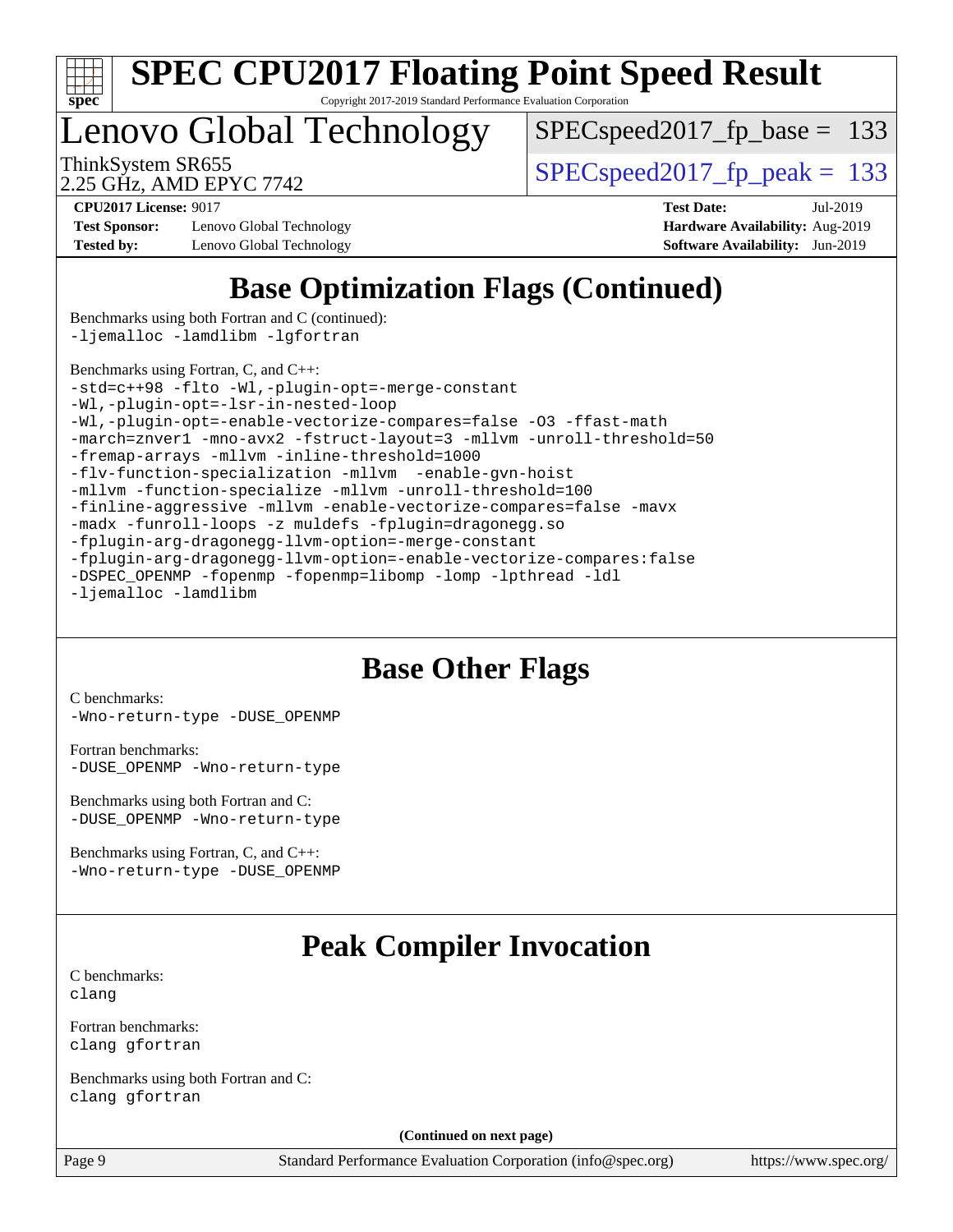

#### **[SPEC CPU2017 Floating Point Speed Result](http://www.spec.org/auto/cpu2017/Docs/result-fields.html#SPECCPU2017FloatingPointSpeedResult)** Copyright 2017-2019 Standard Performance Evaluation Corporation

Lenovo Global Technology

[SPECspeed2017\\_fp\\_base =](http://www.spec.org/auto/cpu2017/Docs/result-fields.html#SPECspeed2017fpbase) 133

2.25 GHz, AMD EPYC 7742

ThinkSystem SR655  $S^{PI}$  SPECspeed2017 fp\_peak = 133

**[Test Sponsor:](http://www.spec.org/auto/cpu2017/Docs/result-fields.html#TestSponsor)** Lenovo Global Technology **[Hardware Availability:](http://www.spec.org/auto/cpu2017/Docs/result-fields.html#HardwareAvailability)** Aug-2019 **[Tested by:](http://www.spec.org/auto/cpu2017/Docs/result-fields.html#Testedby)** Lenovo Global Technology **[Software Availability:](http://www.spec.org/auto/cpu2017/Docs/result-fields.html#SoftwareAvailability)** Jun-2019

**[CPU2017 License:](http://www.spec.org/auto/cpu2017/Docs/result-fields.html#CPU2017License)** 9017 **[Test Date:](http://www.spec.org/auto/cpu2017/Docs/result-fields.html#TestDate)** Jul-2019

## **[Peak Compiler Invocation \(Continued\)](http://www.spec.org/auto/cpu2017/Docs/result-fields.html#PeakCompilerInvocation)**

[Benchmarks using Fortran, C, and C++:](http://www.spec.org/auto/cpu2017/Docs/result-fields.html#BenchmarksusingFortranCandCXX) [clang++](http://www.spec.org/cpu2017/results/res2019q3/cpu2017-20190722-16289.flags.html#user_CC_CXX_FCpeak_clang-cpp) [clang](http://www.spec.org/cpu2017/results/res2019q3/cpu2017-20190722-16289.flags.html#user_CC_CXX_FCpeak_clang-c) [gfortran](http://www.spec.org/cpu2017/results/res2019q3/cpu2017-20190722-16289.flags.html#user_CC_CXX_FCpeak_aocc-gfortran_128c91a56d61ddb07404721e65b8f9498c31a443dacbd3b7f212891090eca86e2d099b520f75b99e9e8ac4fdec01f4d15f0b65e47123ec4c42b0759045731a1f)

**[Peak Portability Flags](http://www.spec.org/auto/cpu2017/Docs/result-fields.html#PeakPortabilityFlags)**

Same as Base Portability Flags

## **[Peak Optimization Flags](http://www.spec.org/auto/cpu2017/Docs/result-fields.html#PeakOptimizationFlags)**

[C benchmarks](http://www.spec.org/auto/cpu2017/Docs/result-fields.html#Cbenchmarks):

 $619.$ lbm\_s: basepeak = yes

638.imagick\_s: basepeak = yes

 $644$ .nab\_s: basepeak = yes

[Fortran benchmarks](http://www.spec.org/auto/cpu2017/Docs/result-fields.html#Fortranbenchmarks):

603.bwaves\_s: basepeak = yes

 $649.$ fotonik $3d$ <sub>s</sub>: basepeak = yes

 654.roms\_s: [-flto](http://www.spec.org/cpu2017/results/res2019q3/cpu2017-20190722-16289.flags.html#user_peakEXTRA_LDFLAGS654_roms_s_aocc-flto) [-Wl,-plugin-opt=-merge-constant](http://www.spec.org/cpu2017/results/res2019q3/cpu2017-20190722-16289.flags.html#user_peakEXTRA_LDFLAGS654_roms_s_F-merge-constant_1d79771b5442061d9c8e05556c6b0c655e6c9e66f8c6936b0129d434b6acd2b1cf1b7cd2540d1570ff636111b08a6bc36e2e61fc34531f8ef7c1a34c57be1dbb) [-Wl,-plugin-opt=-lsr-in-nested-loop](http://www.spec.org/cpu2017/results/res2019q3/cpu2017-20190722-16289.flags.html#user_peakEXTRA_LDFLAGS654_roms_s_lsr-in-nested-loop_1cff93fd95162f5e77640b5271e8bed680fb62b4a8d96fb8ab217ff3244646f1fbb342e31af83c263403bbf5249c7dc7732d5c86c3eab4cc8d32dcb7a6f33ca0) [-O3](http://www.spec.org/cpu2017/results/res2019q3/cpu2017-20190722-16289.flags.html#user_peakFOPTIMIZE654_roms_s_F-O3) [-mavx2](http://www.spec.org/cpu2017/results/res2019q3/cpu2017-20190722-16289.flags.html#user_peakFOPTIMIZE654_roms_s_F-mavx2) [-madx](http://www.spec.org/cpu2017/results/res2019q3/cpu2017-20190722-16289.flags.html#user_peakFOPTIMIZE654_roms_s_F-madx) [-funroll-loops](http://www.spec.org/cpu2017/results/res2019q3/cpu2017-20190722-16289.flags.html#user_peakFOPTIMIZE654_roms_s_aocc-unroll-loops) [-ffast-math](http://www.spec.org/cpu2017/results/res2019q3/cpu2017-20190722-16289.flags.html#user_peakFOPTIMIZE654_roms_s_aocc-ffast-math) [-fplugin=dragonegg.so](http://www.spec.org/cpu2017/results/res2019q3/cpu2017-20190722-16289.flags.html#user_peakEXTRA_FFLAGS654_roms_s_plugin-DragonEgg) [-fplugin-arg-dragonegg-llvm-option=-merge-constant](http://www.spec.org/cpu2017/results/res2019q3/cpu2017-20190722-16289.flags.html#user_peakEXTRA_FFLAGS654_roms_s_F-merge-constant_37fd66d07a4fbae8f1b816e843c3ed1ebaa48f794b65ea8be746a1880566a3d23eba4a3c37b5c024650311adcf9247c62af28144803b3729b14be14423fa5142) [-fplugin-arg-dragonegg-llvm-option=-inline-threshold:1000](http://www.spec.org/cpu2017/results/res2019q3/cpu2017-20190722-16289.flags.html#user_peakEXTRA_FFLAGS654_roms_s_dragonegg-llvm-inline-threshold_eec74946bf81becf626625ea3f1757217b7f1e09b0c056df6f4a6dc542562255a9e8a6d36c454b3b2ed3e147f40cf87a14a68e01ad47a8b90b49f15f387f919f) [-DSPEC\\_OPENMP](http://www.spec.org/cpu2017/results/res2019q3/cpu2017-20190722-16289.flags.html#suite_peakEXTRA_OPTIMIZE654_roms_s_DSPEC_OPENMP) [-fopenmp](http://www.spec.org/cpu2017/results/res2019q3/cpu2017-20190722-16289.flags.html#user_peakEXTRA_OPTIMIZE654_roms_s_F-fopenmp) [-fopenmp=libomp](http://www.spec.org/cpu2017/results/res2019q3/cpu2017-20190722-16289.flags.html#user_peakEXTRA_LIBS654_roms_s_F-fopenmp_3eb6ab80166bcc84161ff8c20c8d5bc344f88119f45620444596454f7d72e99b7a0ceefc2d1b4d190bd07306bbfdfc20f11f5a2dc69c9b03c72239f8406741c3) [-lomp](http://www.spec.org/cpu2017/results/res2019q3/cpu2017-20190722-16289.flags.html#user_peakEXTRA_LIBS654_roms_s_F-lomp) [-lpthread](http://www.spec.org/cpu2017/results/res2019q3/cpu2017-20190722-16289.flags.html#user_peakEXTRA_LIBS654_roms_s_F-lpthread) [-ldl](http://www.spec.org/cpu2017/results/res2019q3/cpu2017-20190722-16289.flags.html#user_peakEXTRA_LIBS654_roms_s_F-ldl) [-ljemalloc](http://www.spec.org/cpu2017/results/res2019q3/cpu2017-20190722-16289.flags.html#user_peakEXTRA_LIBS654_roms_s_jemalloc-lib) [-lamdlibm](http://www.spec.org/cpu2017/results/res2019q3/cpu2017-20190722-16289.flags.html#user_peakEXTRA_FLIBSEXTRA_LIBS654_roms_s_F-lamdlibm) [-lgfortran](http://www.spec.org/cpu2017/results/res2019q3/cpu2017-20190722-16289.flags.html#user_peakEXTRA_FLIBS654_roms_s_F-lgfortran)

[Benchmarks using both Fortran and C](http://www.spec.org/auto/cpu2017/Docs/result-fields.html#BenchmarksusingbothFortranandC):

 $621.wrf_s$ : basepeak = yes

 $627.cam4_s$ : basepeak = yes

 628.pop2\_s: [-flto](http://www.spec.org/cpu2017/results/res2019q3/cpu2017-20190722-16289.flags.html#user_peakCOPTIMIZEEXTRA_LDFLAGS628_pop2_s_aocc-flto) [-Wl,-plugin-opt=-merge-constant](http://www.spec.org/cpu2017/results/res2019q3/cpu2017-20190722-16289.flags.html#user_peakEXTRA_LDFLAGS628_pop2_s_F-merge-constant_1d79771b5442061d9c8e05556c6b0c655e6c9e66f8c6936b0129d434b6acd2b1cf1b7cd2540d1570ff636111b08a6bc36e2e61fc34531f8ef7c1a34c57be1dbb) [-Wl,-plugin-opt=-lsr-in-nested-loop](http://www.spec.org/cpu2017/results/res2019q3/cpu2017-20190722-16289.flags.html#user_peakEXTRA_LDFLAGS628_pop2_s_lsr-in-nested-loop_1cff93fd95162f5e77640b5271e8bed680fb62b4a8d96fb8ab217ff3244646f1fbb342e31af83c263403bbf5249c7dc7732d5c86c3eab4cc8d32dcb7a6f33ca0) [-Ofast](http://www.spec.org/cpu2017/results/res2019q3/cpu2017-20190722-16289.flags.html#user_peakCOPTIMIZE628_pop2_s_aocc-Ofast) [-march=znver1](http://www.spec.org/cpu2017/results/res2019q3/cpu2017-20190722-16289.flags.html#user_peakCOPTIMIZE628_pop2_s_aocc-march) [-fstruct-layout=3](http://www.spec.org/cpu2017/results/res2019q3/cpu2017-20190722-16289.flags.html#user_peakCOPTIMIZE628_pop2_s_struct-layout) [-mllvm -vectorize-memory-aggressively](http://www.spec.org/cpu2017/results/res2019q3/cpu2017-20190722-16289.flags.html#user_peakCOPTIMIZE628_pop2_s_vectorize-memory-aggressively_24b72a4417f50ade9e698c5b3bed87ab456cc6fc8ec6439480cb84f36ad6a3975af6e87206dea402e3871a1464ff3d60bc798e0250f330177ba629a260df1857)

**(Continued on next page)**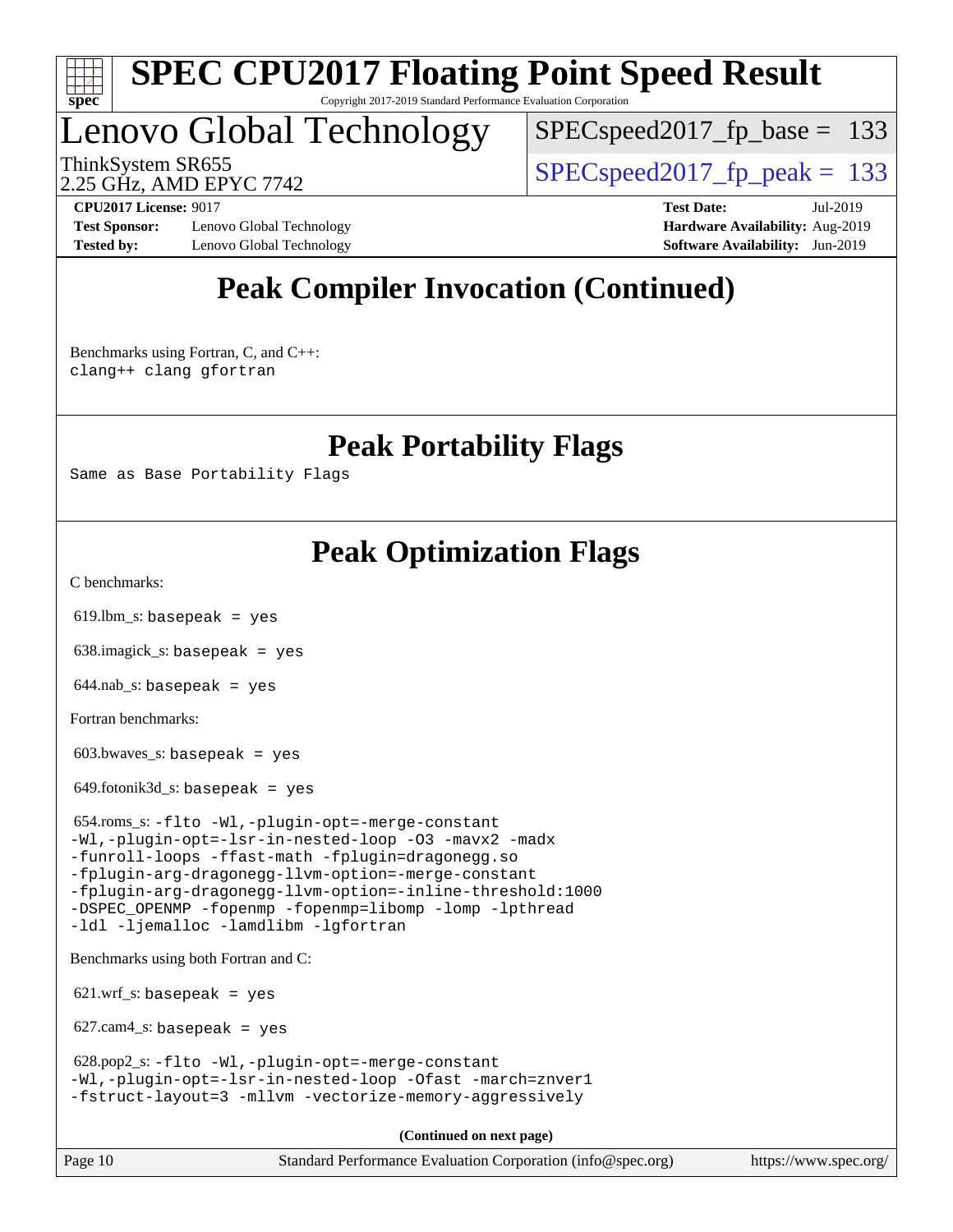

#### **[SPEC CPU2017 Floating Point Speed Result](http://www.spec.org/auto/cpu2017/Docs/result-fields.html#SPECCPU2017FloatingPointSpeedResult)** Copyright 2017-2019 Standard Performance Evaluation Corporation

Lenovo Global Technology

SPECspeed2017 fp base =  $133$ 

2.25 GHz, AMD EPYC 7742

ThinkSystem SR655  $S^{PI}$  SPECspeed2017 fp\_peak = 133

**[Test Sponsor:](http://www.spec.org/auto/cpu2017/Docs/result-fields.html#TestSponsor)** Lenovo Global Technology **[Hardware Availability:](http://www.spec.org/auto/cpu2017/Docs/result-fields.html#HardwareAvailability)** Aug-2019 **[Tested by:](http://www.spec.org/auto/cpu2017/Docs/result-fields.html#Testedby)** Lenovo Global Technology **[Software Availability:](http://www.spec.org/auto/cpu2017/Docs/result-fields.html#SoftwareAvailability)** Jun-2019

**[CPU2017 License:](http://www.spec.org/auto/cpu2017/Docs/result-fields.html#CPU2017License)** 9017 **[Test Date:](http://www.spec.org/auto/cpu2017/Docs/result-fields.html#TestDate)** Jul-2019

## **[Peak Optimization Flags \(Continued\)](http://www.spec.org/auto/cpu2017/Docs/result-fields.html#PeakOptimizationFlags)**

628.pop2\_s (continued):

| -mno-avx2 -mllvm -unroll-threshold=100 -fremap-arrays     |
|-----------------------------------------------------------|
| -mllvm -inline-threshold=1000 -03 -mavx2 -madx            |
| -funroll-loops -ffast-math -fplugin=dragonegg.so          |
| -fplugin-arg-dragonegg-llvm-option=-merge-constant        |
| -fplugin-arg-dragonegg-llvm-option=-inline-threshold:1000 |
| -DSPEC OPENMP -fopenmp -fopenmp=libomp -lomp -lpthread    |
| -1dl -ljemalloc -lamdlibm -lgfortran                      |
|                                                           |
| Benchmarks using Fortran, C, and C++:                     |

[-std=c++98](http://www.spec.org/cpu2017/results/res2019q3/cpu2017-20190722-16289.flags.html#user_CC_CXX_FCpeak_std-cpp) [-flto](http://www.spec.org/cpu2017/results/res2019q3/cpu2017-20190722-16289.flags.html#user_CC_CXX_FCpeak_aocc-flto) [-Wl,-plugin-opt=-merge-constant](http://www.spec.org/cpu2017/results/res2019q3/cpu2017-20190722-16289.flags.html#user_CC_CXX_FCpeak_F-merge-constant_1d79771b5442061d9c8e05556c6b0c655e6c9e66f8c6936b0129d434b6acd2b1cf1b7cd2540d1570ff636111b08a6bc36e2e61fc34531f8ef7c1a34c57be1dbb) [-Wl,-plugin-opt=-lsr-in-nested-loop](http://www.spec.org/cpu2017/results/res2019q3/cpu2017-20190722-16289.flags.html#user_CC_CXX_FCpeak_lsr-in-nested-loop_1cff93fd95162f5e77640b5271e8bed680fb62b4a8d96fb8ab217ff3244646f1fbb342e31af83c263403bbf5249c7dc7732d5c86c3eab4cc8d32dcb7a6f33ca0) [-Ofast](http://www.spec.org/cpu2017/results/res2019q3/cpu2017-20190722-16289.flags.html#user_CC_CXX_FCpeak_aocc-Ofast) [-march=znver1](http://www.spec.org/cpu2017/results/res2019q3/cpu2017-20190722-16289.flags.html#user_CC_CXX_FCpeak_aocc-march) [-fstruct-layout=3](http://www.spec.org/cpu2017/results/res2019q3/cpu2017-20190722-16289.flags.html#user_CC_CXX_FCpeak_struct-layout) [-mllvm -vectorize-memory-aggressively](http://www.spec.org/cpu2017/results/res2019q3/cpu2017-20190722-16289.flags.html#user_CC_CXX_FCpeak_vectorize-memory-aggressively_24b72a4417f50ade9e698c5b3bed87ab456cc6fc8ec6439480cb84f36ad6a3975af6e87206dea402e3871a1464ff3d60bc798e0250f330177ba629a260df1857) [-mno-avx2](http://www.spec.org/cpu2017/results/res2019q3/cpu2017-20190722-16289.flags.html#user_CC_CXX_FCpeak_F-mno-avx2) [-mllvm -unroll-threshold=100](http://www.spec.org/cpu2017/results/res2019q3/cpu2017-20190722-16289.flags.html#user_CC_CXX_FCpeak_unroll-threshold_2755d0c78138845d361fa1543e3a063fffa198df9b3edf0cfb856bbc88a81e1769b12ac7a550c5d35197be55360db1a3f95a8d1304df999456cabf5120c45168) [-fremap-arrays](http://www.spec.org/cpu2017/results/res2019q3/cpu2017-20190722-16289.flags.html#user_CC_CXX_FCpeak_F-fremap-arrays) [-mllvm -inline-threshold=1000](http://www.spec.org/cpu2017/results/res2019q3/cpu2017-20190722-16289.flags.html#user_CC_CXX_FCpeak_dragonegg-llvm-inline-threshold_b7832241b0a6397e4ecdbaf0eb7defdc10f885c2a282fa3240fdc99844d543fda39cf8a4a9dccf68cf19b5438ac3b455264f478df15da0f4988afa40d8243bab) [-finline-aggressive](http://www.spec.org/cpu2017/results/res2019q3/cpu2017-20190722-16289.flags.html#user_CC_CXX_FCpeak_F-finline-aggressive) [-O3](http://www.spec.org/cpu2017/results/res2019q3/cpu2017-20190722-16289.flags.html#user_CC_CXX_FCpeak_F-O3) [-mavx2](http://www.spec.org/cpu2017/results/res2019q3/cpu2017-20190722-16289.flags.html#user_CC_CXX_FCpeak_F-mavx2) [-madx](http://www.spec.org/cpu2017/results/res2019q3/cpu2017-20190722-16289.flags.html#user_CC_CXX_FCpeak_F-madx) [-funroll-loops](http://www.spec.org/cpu2017/results/res2019q3/cpu2017-20190722-16289.flags.html#user_CC_CXX_FCpeak_aocc-unroll-loops) [-ffast-math](http://www.spec.org/cpu2017/results/res2019q3/cpu2017-20190722-16289.flags.html#user_CC_CXX_FCpeak_aocc-ffast-math) [-fplugin=dragonegg.so](http://www.spec.org/cpu2017/results/res2019q3/cpu2017-20190722-16289.flags.html#user_CC_CXX_FCpeak_plugin-DragonEgg) [-fplugin-arg-dragonegg-llvm-option=-merge-constant](http://www.spec.org/cpu2017/results/res2019q3/cpu2017-20190722-16289.flags.html#user_CC_CXX_FCpeak_F-merge-constant_37fd66d07a4fbae8f1b816e843c3ed1ebaa48f794b65ea8be746a1880566a3d23eba4a3c37b5c024650311adcf9247c62af28144803b3729b14be14423fa5142) [-fplugin-arg-dragonegg-llvm-option=-inline-threshold:1000](http://www.spec.org/cpu2017/results/res2019q3/cpu2017-20190722-16289.flags.html#user_CC_CXX_FCpeak_dragonegg-llvm-inline-threshold_eec74946bf81becf626625ea3f1757217b7f1e09b0c056df6f4a6dc542562255a9e8a6d36c454b3b2ed3e147f40cf87a14a68e01ad47a8b90b49f15f387f919f) [-DSPEC\\_OPENMP](http://www.spec.org/cpu2017/results/res2019q3/cpu2017-20190722-16289.flags.html#suite_CC_CXX_FCpeak_DSPEC_OPENMP)

[-fopenmp](http://www.spec.org/cpu2017/results/res2019q3/cpu2017-20190722-16289.flags.html#user_CC_CXX_FCpeak_F-fopenmp) [-fopenmp=libomp](http://www.spec.org/cpu2017/results/res2019q3/cpu2017-20190722-16289.flags.html#user_CC_CXX_FCpeak_F-fopenmp_3eb6ab80166bcc84161ff8c20c8d5bc344f88119f45620444596454f7d72e99b7a0ceefc2d1b4d190bd07306bbfdfc20f11f5a2dc69c9b03c72239f8406741c3) [-lomp](http://www.spec.org/cpu2017/results/res2019q3/cpu2017-20190722-16289.flags.html#user_CC_CXX_FCpeak_F-lomp) [-lpthread](http://www.spec.org/cpu2017/results/res2019q3/cpu2017-20190722-16289.flags.html#user_CC_CXX_FCpeak_F-lpthread) [-ldl](http://www.spec.org/cpu2017/results/res2019q3/cpu2017-20190722-16289.flags.html#user_CC_CXX_FCpeak_F-ldl) [-ljemalloc](http://www.spec.org/cpu2017/results/res2019q3/cpu2017-20190722-16289.flags.html#user_CC_CXX_FCpeak_jemalloc-lib) [-lamdlibm](http://www.spec.org/cpu2017/results/res2019q3/cpu2017-20190722-16289.flags.html#user_CC_CXX_FCpeak_F-lamdlibm)

### **[Peak Other Flags](http://www.spec.org/auto/cpu2017/Docs/result-fields.html#PeakOtherFlags)**

[C benchmarks](http://www.spec.org/auto/cpu2017/Docs/result-fields.html#Cbenchmarks): [-Wno-return-type](http://www.spec.org/cpu2017/results/res2019q3/cpu2017-20190722-16289.flags.html#user_CCpeak_F-Wno-return-type) [-DUSE\\_OPENMP](http://www.spec.org/cpu2017/results/res2019q3/cpu2017-20190722-16289.flags.html#user_CCpeak_F-DUSE_OPENMP)

[Fortran benchmarks](http://www.spec.org/auto/cpu2017/Docs/result-fields.html#Fortranbenchmarks): [-DUSE\\_OPENMP](http://www.spec.org/cpu2017/results/res2019q3/cpu2017-20190722-16289.flags.html#user_FCpeak_F-DUSE_OPENMP) [-Wno-return-type](http://www.spec.org/cpu2017/results/res2019q3/cpu2017-20190722-16289.flags.html#user_FCpeak_F-Wno-return-type)

[Benchmarks using both Fortran and C](http://www.spec.org/auto/cpu2017/Docs/result-fields.html#BenchmarksusingbothFortranandC): [-DUSE\\_OPENMP](http://www.spec.org/cpu2017/results/res2019q3/cpu2017-20190722-16289.flags.html#user_CC_FCpeak_F-DUSE_OPENMP) [-Wno-return-type](http://www.spec.org/cpu2017/results/res2019q3/cpu2017-20190722-16289.flags.html#user_CC_FCpeak_F-Wno-return-type)

[Benchmarks using Fortran, C, and C++:](http://www.spec.org/auto/cpu2017/Docs/result-fields.html#BenchmarksusingFortranCandCXX) [-Wno-return-type](http://www.spec.org/cpu2017/results/res2019q3/cpu2017-20190722-16289.flags.html#user_CC_CXX_FCpeak_F-Wno-return-type) [-DUSE\\_OPENMP](http://www.spec.org/cpu2017/results/res2019q3/cpu2017-20190722-16289.flags.html#user_CC_CXX_FCpeak_F-DUSE_OPENMP)

The flags files that were used to format this result can be browsed at

<http://www.spec.org/cpu2017/flags/aocc130-flags-revA21.html>

<http://www.spec.org/cpu2017/flags/gcc.2019-08-07.html>

<http://www.spec.org/cpu2017/flags/Lenovo-Platform-SPECcpu2017-Flags-V1.2-Rome-A.html>

You can also download the XML flags sources by saving the following links:

<http://www.spec.org/cpu2017/flags/aocc130-flags-revA21.xml>

<http://www.spec.org/cpu2017/flags/gcc.2019-08-07.xml>

<http://www.spec.org/cpu2017/flags/Lenovo-Platform-SPECcpu2017-Flags-V1.2-Rome-A.xml>